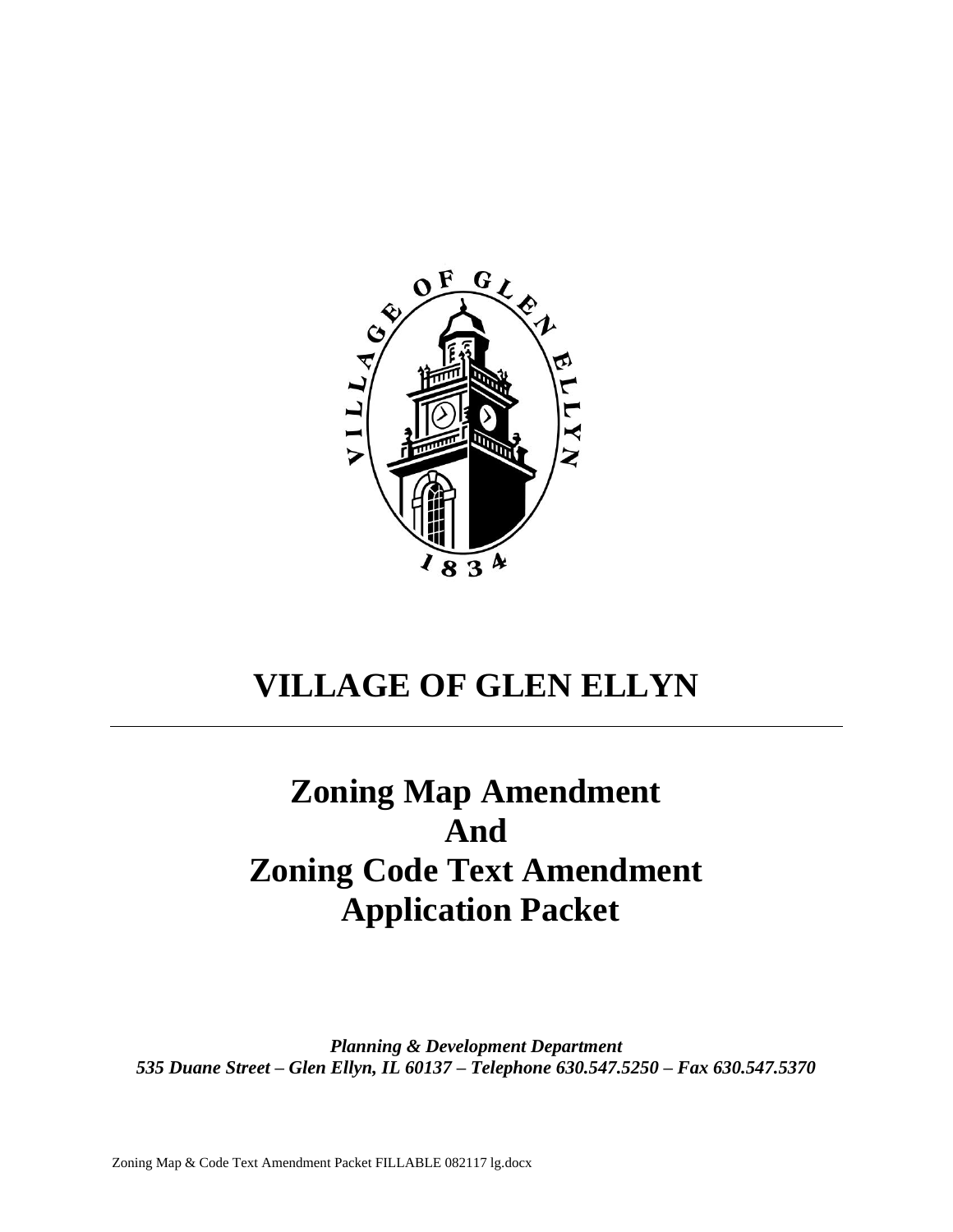## **ZONING MAP AMENDMENT AND ZONING CODE TEXT AMENDMENT OUTLINE**

- 1. Pre-application meeting with Planning and Development Department;
- 2. Preparation of application packet;
- 3. Review of packet by Planning and Development Department staff (recommended);
- 4. Formal application (submission of packets and fee);
- 5. For Zoning Map Amendment: Notice in newspaper, by letter to surrounding property owners, sign on site;

For Zoning Code Text Amendment: Notice in newspaper

- 6. Review by Plan Commission at a Public Hearing
- 7. Preparation of Report and Recommendation, public hearing transcripts or minutes;
- 8. Review by Village Board at workshop;
- 9. Action by Village Board at meeting;
- 10. Adoption of ordinance.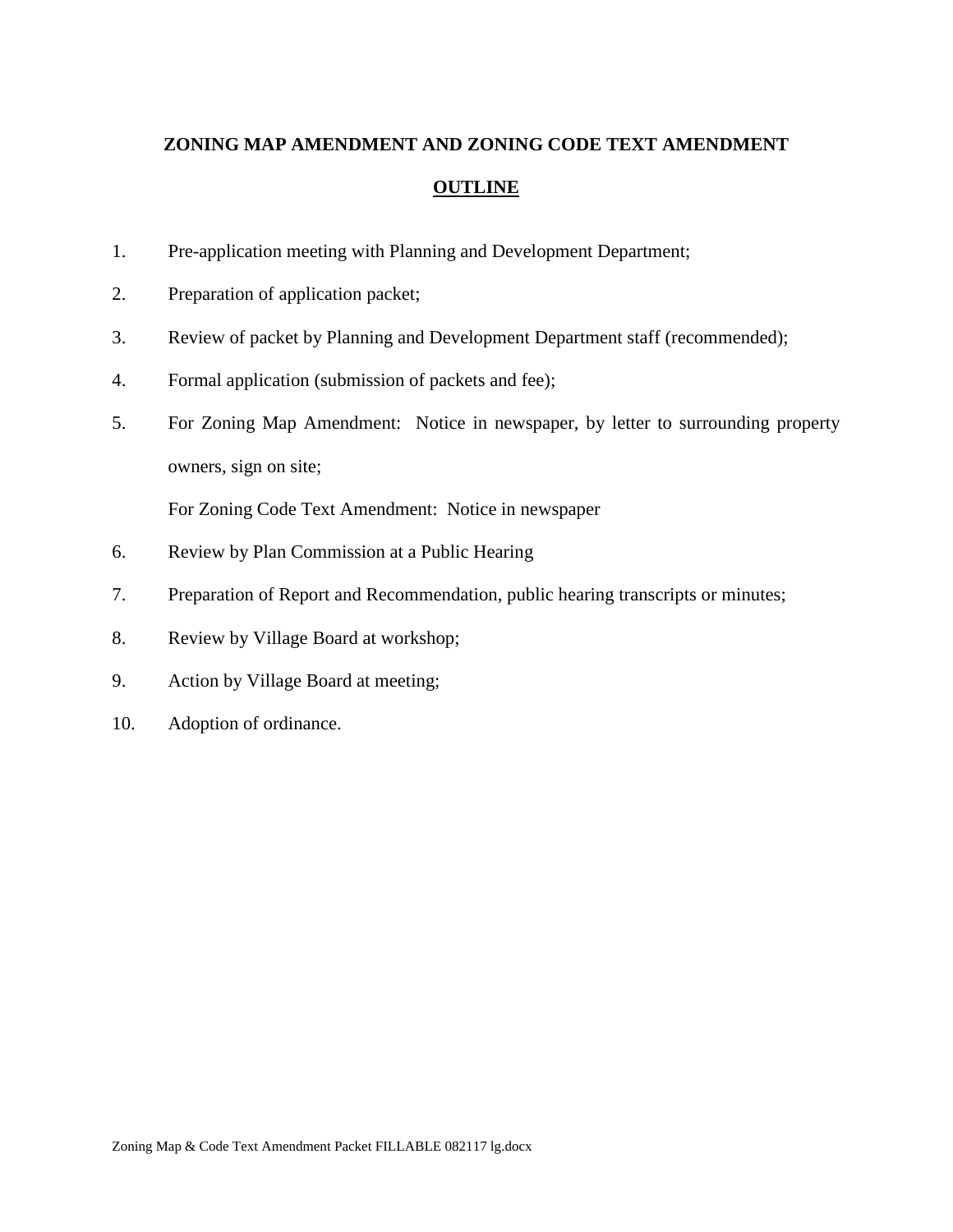## **ZONING MAP AND ZONING CODE TEXT AMENDMENTS PROCEDURE**

1. **Pre-Application Meeting:** The petitioner should meet with the Village Planner or Director of Planning and Development for a pre-application meeting to informally discuss the proposed Zoning Map Amendment (zone change) or Zoning Code Text Amendment, prior to filling out a formal application. At the pre-application meeting, the petitioner should provide general information, which describes or outlines the existing conditions of the site and the purpose of the proposed zone change. If a change to the Zoning Code is sought, the petitioner should indicate what change is sought and why. A request to informally discuss the proposed zone change or Zoning Code Text Amendment with the Plan Commission may be made at this time. The Planning and Development staff will also review the types of required submittals (see item #2 below), the numbers of copies required, and how long the request will likely take to be reviewed by the Village.

A property affected by a proposed Zoning Map Amendment shall have at least 200 feet of frontage or 25,000 square feet of area, or shall adjoin a parcel of land which bears the same zoning district classification as that proposed for the affected property by the Map Amendment. The petitioner is encouraged to become familiar with the appropriate provisions of the Zoning Code.

2. **Required Submittals:** The petitioner shall prepare the following items:

#### *Zoning Map Amendment:*

- a. Application: Completed application for Zoning Map Amendment (form attached and associated fee); and
- b. Reimbursement of Fees Agreement: Signed agreement consenting to reimburse the Village for out of pocket expenses incurred in processing the application.
- c. Plat of Survey: A current Plat of Survey of the property, prepared by a land surveyor registered with the State of Illinois, with a statement that the property is or is not in the floodplain;
- d. Proof of Ownership: A copy of a Guarantee Title Policy or other proof of ownership as approved by the Planning and Development staff;
- e. Disclosure of Interest: If the subject property is held in a trust, a complete disclosure of interest of the ownership, including the names of trustees and beneficial owners shall be provided. If the subject property is owned by a corporation, a disclosure of the shareholders including the names of the officers and directors should be provided (form attached);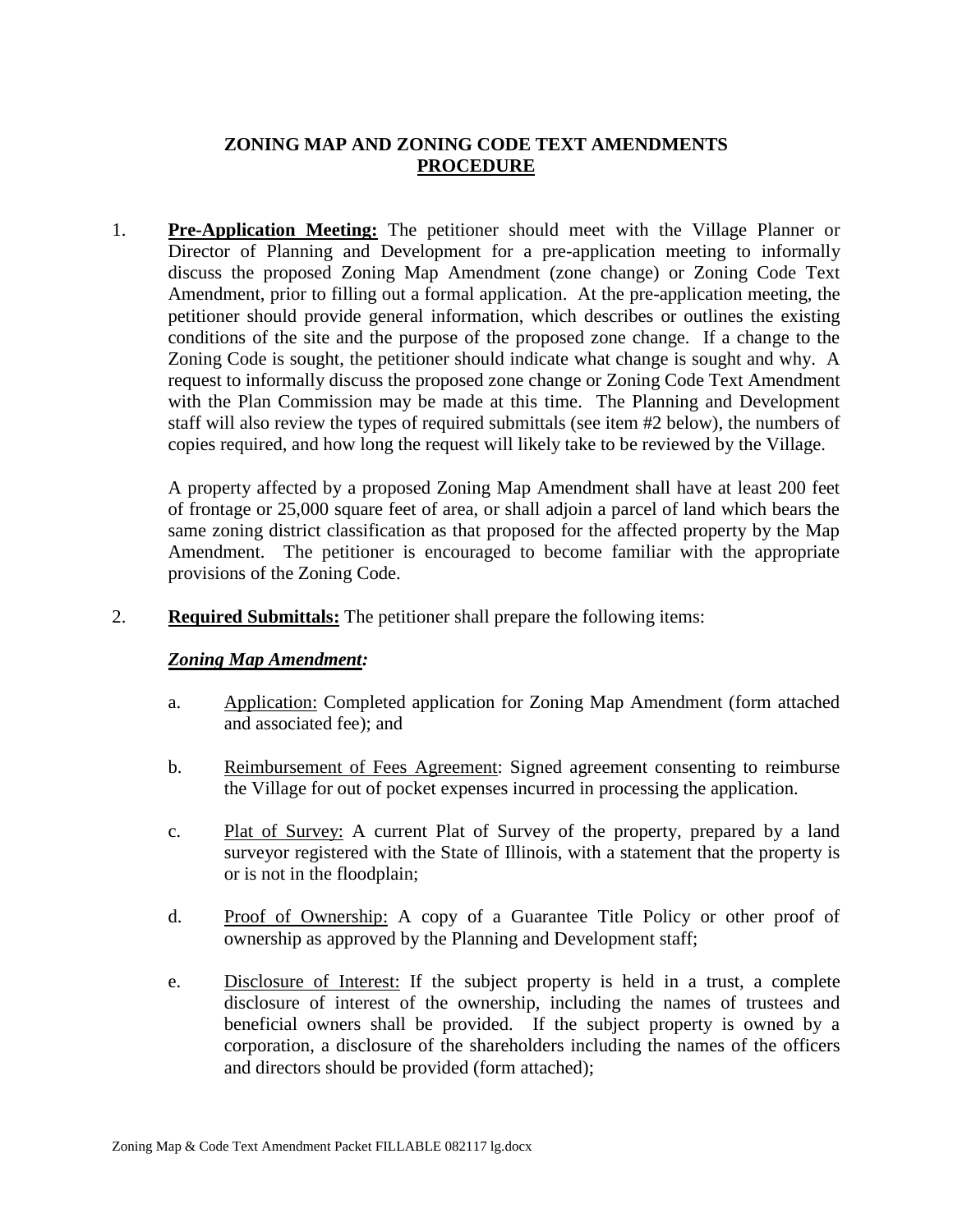- f. Affidavit of Authorization: A document signed by the owner of the subject property which authorizes the petitioner to represent them for the Zoning Map Amendment request shall be provided (form attached); and
- g. Land Use Opinion: A Land Use Opinion from the Kane DuPage Soil and Water Conservation District Board, if required.

#### *Zoning Code Text Amendment:*

- a. Application: Completed application for Zoning Code Text Amendment (form attached); and
- b. Other: Any other supporting documentation necessary to justify the requested change to the Zoning Code.

**NOTE**:Waiver of the required documentary evidence can be granted by the Director of Planning and Development provided staff determines that the information is insignificant or unnecessary.

**NOTE**: If any plans accompanying the Zoning Map Amendment application are required to be recorded with the DuPage County Recorder of Deeds, the petitioner should have the surveyor sign a Letter of Authorization (form attached), which designates the Village of Glen Ellyn as the agent to record the plan.

**NOTE**: The petitioner should be aware that the requirements outlined herein are the minimum requirements for processing an application for Zoning Map and Zoning Code Text Amendments and that, from time to time, the Plan Commission may require such other information that it deems necessary to determine if the proposed zone change or change to the Zoning Code meets the intent and requirements of the Zoning Code and Comprehensive Plan.

- 3. **Staff Review:** After the petitioner has prepared the items above the petitioner shall submit the application to the Planning and Development staff for review of the completeness of the application materials prior to making the required number of copies.
- 4. **Application Fee/Escrow:** Zoning Map and Zoning Code Text Amendment requests require an application fee. Staff will identify the amount of the fee, as determined by the Village Board, at the pre-application meeting. This fee is applied toward project review costs. The petitioner shall also be charged for all costs resulting from transcribing the public hearing on this application. Additionally, the petitioner may be required to establish an account with the Village to pay for the cost of outside consultants used to review the project. The amount of the escrow will be determined by staff. The petitioner's account will be drawn on to pay Village consultants (engineer, attorney, planner, etc.) as invoices are received. The developer will be notified of the drafts, and will be expected to return the account to the agreed balance. After any construction is completed, any remaining funds will be returned to the petitioner.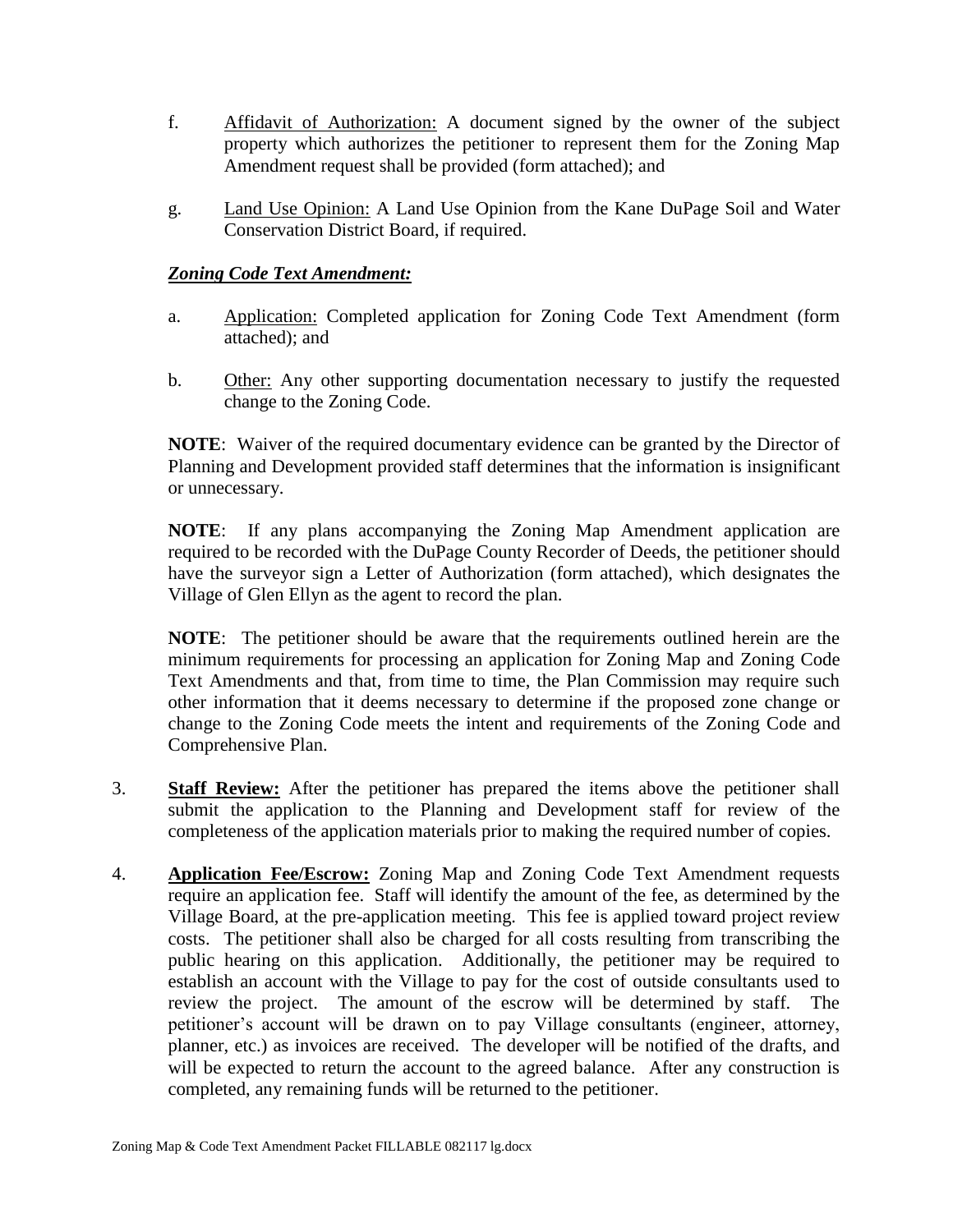### 5. **Formal Application**:

- a. Upon receipt of the required number of copies of all the items enumerated above and the application fee, the Planning and Development staff shall set a date for a public hearing before the Plan Commission on the application for Zoning Map or Zoning Code Text Amendment. The application must be received a minimum of 21 days in advance of the proposed public hearing date;
- b. Not more than 30 days nor less than 15 days before the public hearing before the Plan Commission, the Planning and Development staff will place a legal notice in The Glen Ellyn News which will describe the petitioner's request, and give the time, date, and location of the public hearing. For a Zoning Map Amendment, the notice will also describe the location of the subject property. Also for a zone change, the staff will mail a notice to the property owners within 250 feet of the subject property. The petitioner will also be notified by mail. Finally, staff will cause to be placed on the subject property, not less than 15 days prior to the public hearing, one or more signs, which announce that a public hearing regarding the zone change for the subject property will be held. The sign shall remain until the completion of the public hearing, after which it will be removed. Jurisdiction of the Plan Commission to hold the public hearing shall not be affected by the absence of a sign, if such absence is not the result of the petitioner;
- c. The Director of Planning and Development, if he/she considers it necessary, may call upon any Village department or official for their review of the proposed Zoning Map or Zoning Code Text Amendment prior to the public hearing. Such review shall be in writing and take no more than 10 days.
- 6. **Staff Review:** The Village Planner or Director of Planning and Development will review the request for compliance with the provisions of the Comprehensive Plan, Zoning Code and other applicable codes. Staff will also visit the subject property in the case of a requested zone change. A staff report, which summarizes the request and presents staff concerns, will be prepared, and submitted to the Plan Commission. The petitioner will be provided a copy of the staff report and the agenda of the Plan Commission meeting.

## 7. **Public Hearing**:

- a. The Planning and Development staff will submit the application, supporting materials, staff reports and any other documents to the Plan Commission to conduct the public hearing thereon. The Plan Commission meets on the second and fourth Thursday of each month, at 7:00 p.m. in the Glen Ellyn Civic Center, 535 Duane Street;
- b. The petitioner or his/her representative must attend the public hearing. It is the responsibility of the petitioner to present an argument supporting the request for a Zoning Map or Zoning Code Text Amendment in a complete and logical manner and to have available all evidence necessary to support the request. It is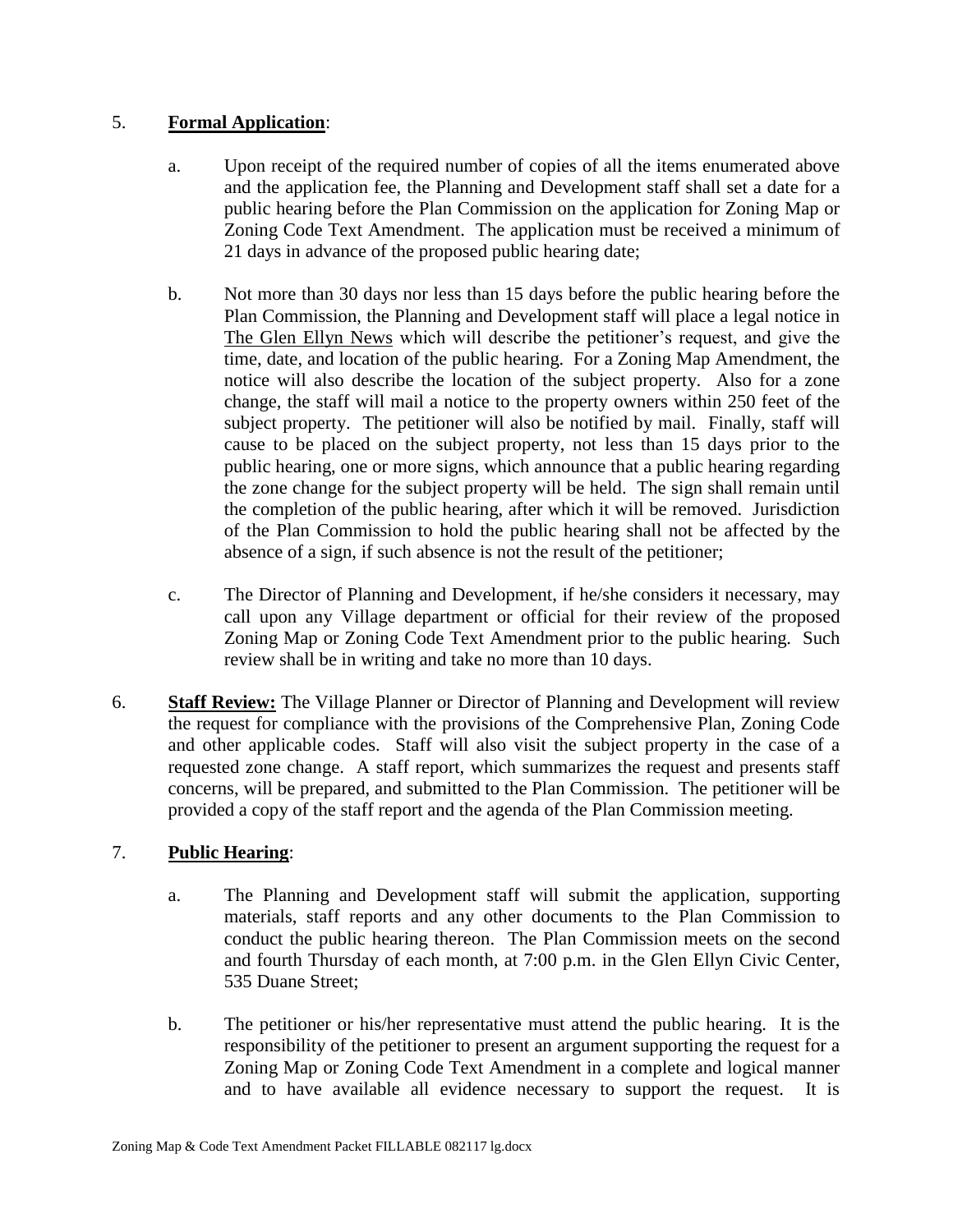advisable, but not required, for the petitioner to mount for presentation purposes a copy of the Plat of Survey and Location Map for a request zone change;

- c. The Plan Commission may make a decision at one meeting, or choose to continue the public hearing to another date for a variety of reasons, including but not limited to: if additional information is deemed necessary; if Plan Commissioners desire an opportunity to visit the site or request staff to conduct further research; if insufficient time remains on the night of the public hearing to conclude the hearing. If the hearing is continued, no additional public notice is required to be published, but the sign remains on the subject property for a zone change.
- d. At the close of the public hearing, the Plan Commission will take a roll call vote on the requested Zoning Map or Zoning Code Text Amendment. The Plan Commission may recommend approval, approval with conditions, or denial.

#### *Zoning Map Amendment:*

In making its recommendation, the Plan commission must make findings of fact with respect to each of the following:

- 1. Identification of the existing uses of property within the general area of the affected property;
- 2. Identification of the zoning classification of property within the general area of the affected property;
- 3. Determination as to the suitability of the property in question to the uses permitted under the existing classification or district and under the proposed classification or district;
- 4. The trend or development, if any, in the general area of the affected property, including changes, if any, which have taken place since the date the affected property was placed in its present zoning classification or district;
- 5. The trend or development, if any, as to the proposed uses of property within the general area of the affected property, as represented on the Comprehensive Plan;
- 6. The length of time the property has been vacant as zoned, considered in the context of the land development and the area surrounding the subject property; and
- 7. The extent to which property values are diminished, if at all, by particular zoning restrictions;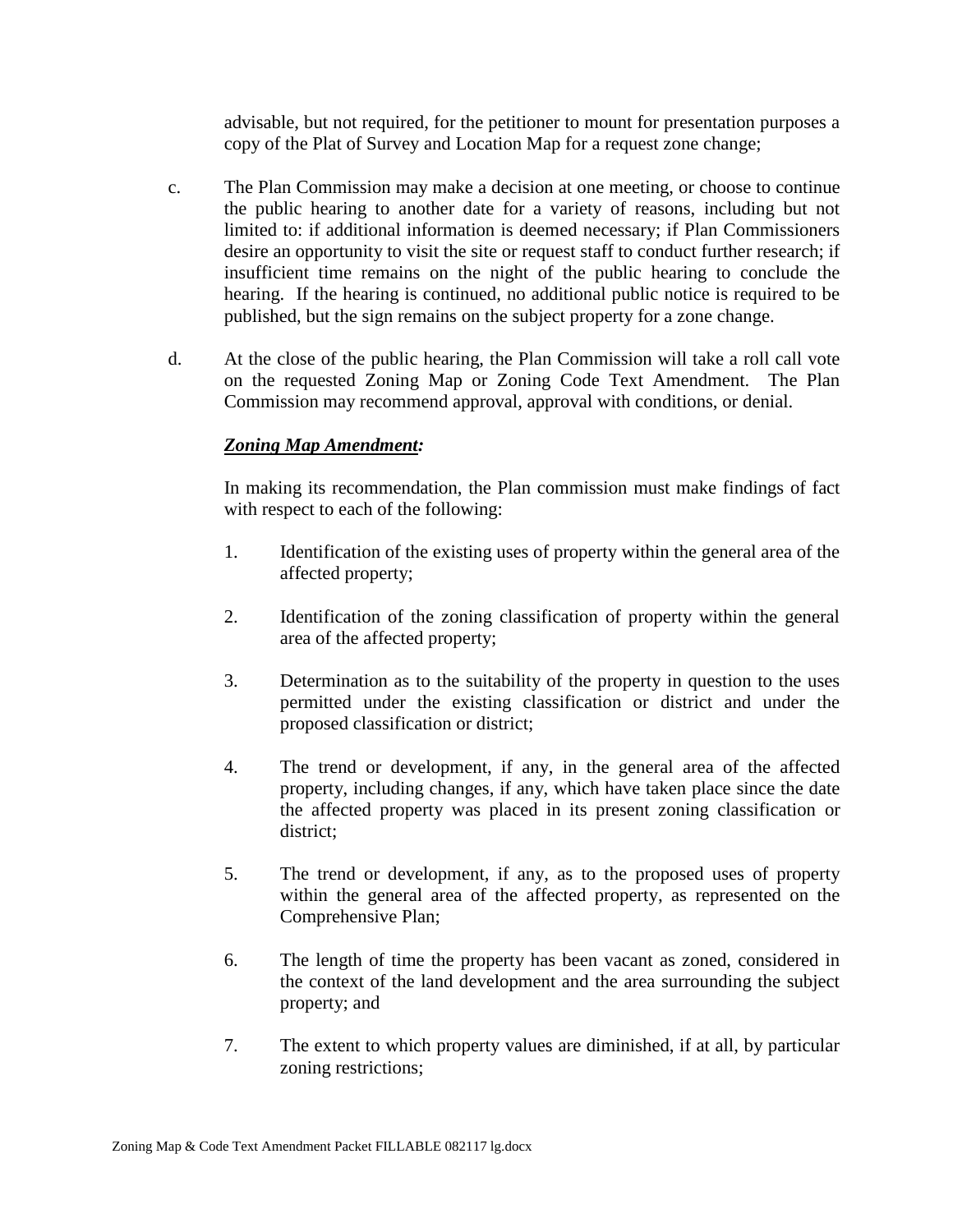### *Zoning Code Text Amendment:*

There are no specific findings of fact required for a requested Zoning Code Text Amendment, but the Plan Commission will evaluate the request against the intent of the Zoning Code, the recommendations of the Village Comprehensive Plan, and the public health, safety and general welfare;

e. In case of a written protest against any proposed Text Amendment or Map Amendment, filed with the Village Clerk and signed and acknowledged by the owners of twenty percent (20%) of the frontage proposed to be altered, or by the owners of twenty percent (20%), of the frontage immediately adjoining or across an alley therefrom, or by the owners of twenty percent (20%) of the frontage directly opposite the frontage proposed to be altered, the Amendment shall not be passed except by a favorable vote of two-thirds (2/3) of the Village Trustees then holding office. In such case, a copy of the written protest shall be served by the protester or protesters on the applicant for the proposed Amendment and a copy upon the applicant's attorney, if any, by certified mail at the address of such applicant and attorney shown in the application or petitioner for the proposed Amendment;

### 8. **Final Action**:

a. Within 90 days after the close of the public hearing, the Plan Commission will submit a written Report and Recommendation to the Village Board which summarizes what occurred at the public hearing, the exhibits presented, the citizens and witnesses heard, and the recommendation rendered. The Report and Recommendation is signed by the Chairman of the Plan Commission. A written transcript or minutes of the public hearing will also be forwarded;

**NOTE**: Before the Village Board takes final action and votes on the request, the petitioner must have paid the transcribing fees.

- b. After receiving the Report and Recommendation, transcripts or minutes and supporting documents, the Village Board will schedule the Zoning Map or Zoning Code Text Amendment request on one of the Village Board agendas. The Village Board meets the  $2<sup>nd</sup>$ ,  $3<sup>rd</sup>$ , and  $4<sup>th</sup>$  Mondays of the month. The third Monday is a workshop, and the second and fourth Mondays are formal meetings. A pre-board meeting is held before the formal meeting on the  $2<sup>nd</sup>$  Monday. At a workshop or pre-board meeting, the Village Board discusses and decides what action will be taken on the items on the agenda for the formal meeting. The petitioner will be informed by Planning and Development staff of which Village Board workshop or pre-board meeting, and what formal meeting they are scheduled to be heard. The petitioner or his/her representative must attend these meetings;
- c. The meeting of the Village Board is not a public hearing. The Village Board may decide to approve, approve with conditions, or deny the requested Zoning Map or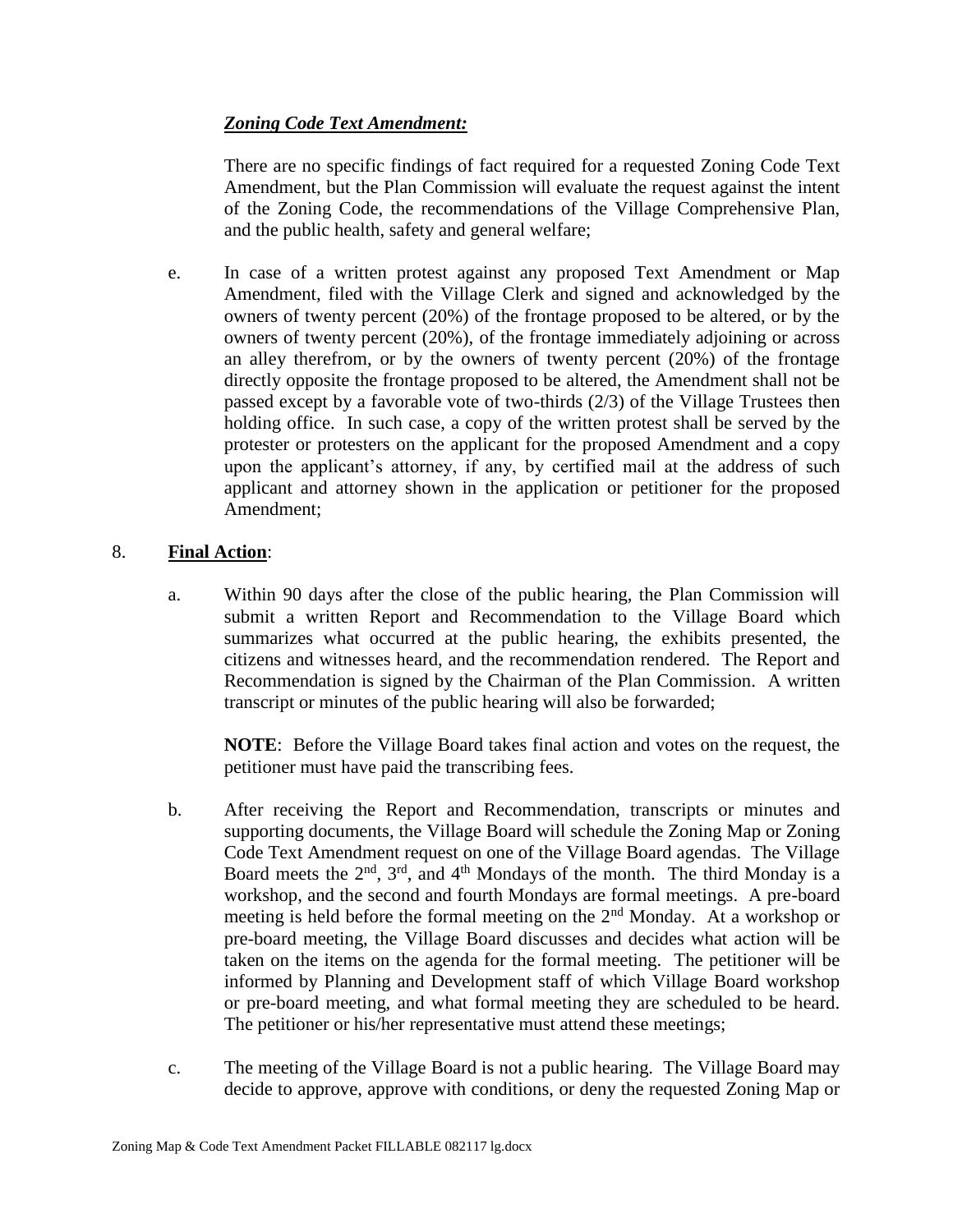Zoning Code Text Amendment. Any proposed zone change or change to the Zoning Code which fails to receive the approval of the Plan Commission may be approved by the favorable vote of two-thirds of the Village Board. If a proposed zone change or text amendment receives the approval of the Plan Commission and the Village Board concurs, a favorable vote of the majority of the members of the Village Board is sufficient to grant the Zoning Map or Zoning Code Text Amendment. Conditions or restrictions may be required to reduce or minimize injurious effects of zone changes on other property or to implement the general purpose and intent of the Zoning Code. Action on the requested Zoning Map or Zoning Code Text Amendment will be by an ordinance, which is adopted by the Village Board;

d. After the decision by the Village Board, the petitioner, Director of Planning and Development, Building and Zoning Official and Director of Public Works are informed of the action. If the decision is to approve the Zoning Map Amendment, the Zoning District Map of the Village of Glen Ellyn will be amended to show the change. Such an amendment will be made at the annual updating of the Zoning District Map. If an amendment to the Zoning Code is approved, the change will be included in the annual update of the Code.

Questions may be directed to the Village Planner or Director of Planning and Development at 547-5250.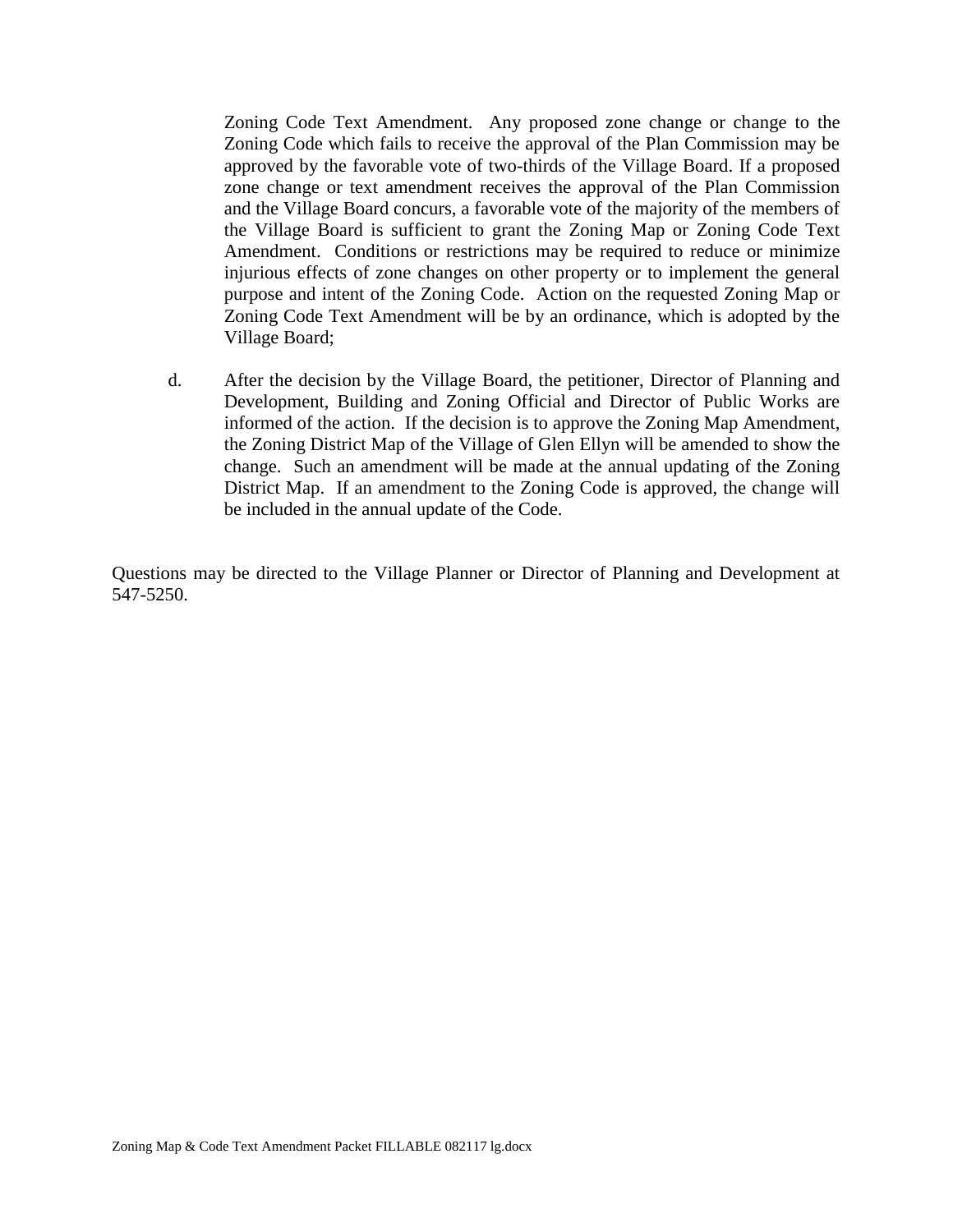#### **APPLICATION FOR ZONING MAP AMENDMENT**

CLEAR PAGE

#### **You may attach separate sheets as needed to answer any of the following questions.**

The undersigned petitions the President and Village Board of Trustees of the Village of Glen Ellyn, Illinois, to consider the Zoning Map Amendment described in this application.

| <b>Address of Applicant:</b>   |                                                                                                                                                                                                                                |
|--------------------------------|--------------------------------------------------------------------------------------------------------------------------------------------------------------------------------------------------------------------------------|
|                                | Business Phone No.: Money Home Phone No.: Manuscription Phone No.: Manuscription Phone No.: Manuscription Phone No.: Manuscription Phone No.: Manuscription Phone No.: Manuscription Phone No.: Manuscription Phone No.: Manus |
|                                |                                                                                                                                                                                                                                |
|                                |                                                                                                                                                                                                                                |
|                                | (Owner, Contract Purchaser, Owner Representative)                                                                                                                                                                              |
|                                |                                                                                                                                                                                                                                |
| <b>Address of Owner:</b>       |                                                                                                                                                                                                                                |
|                                | Phone No. (Business): (Home): (Home):                                                                                                                                                                                          |
|                                |                                                                                                                                                                                                                                |
|                                |                                                                                                                                                                                                                                |
| Legal Description of Property: |                                                                                                                                                                                                                                |
|                                |                                                                                                                                                                                                                                |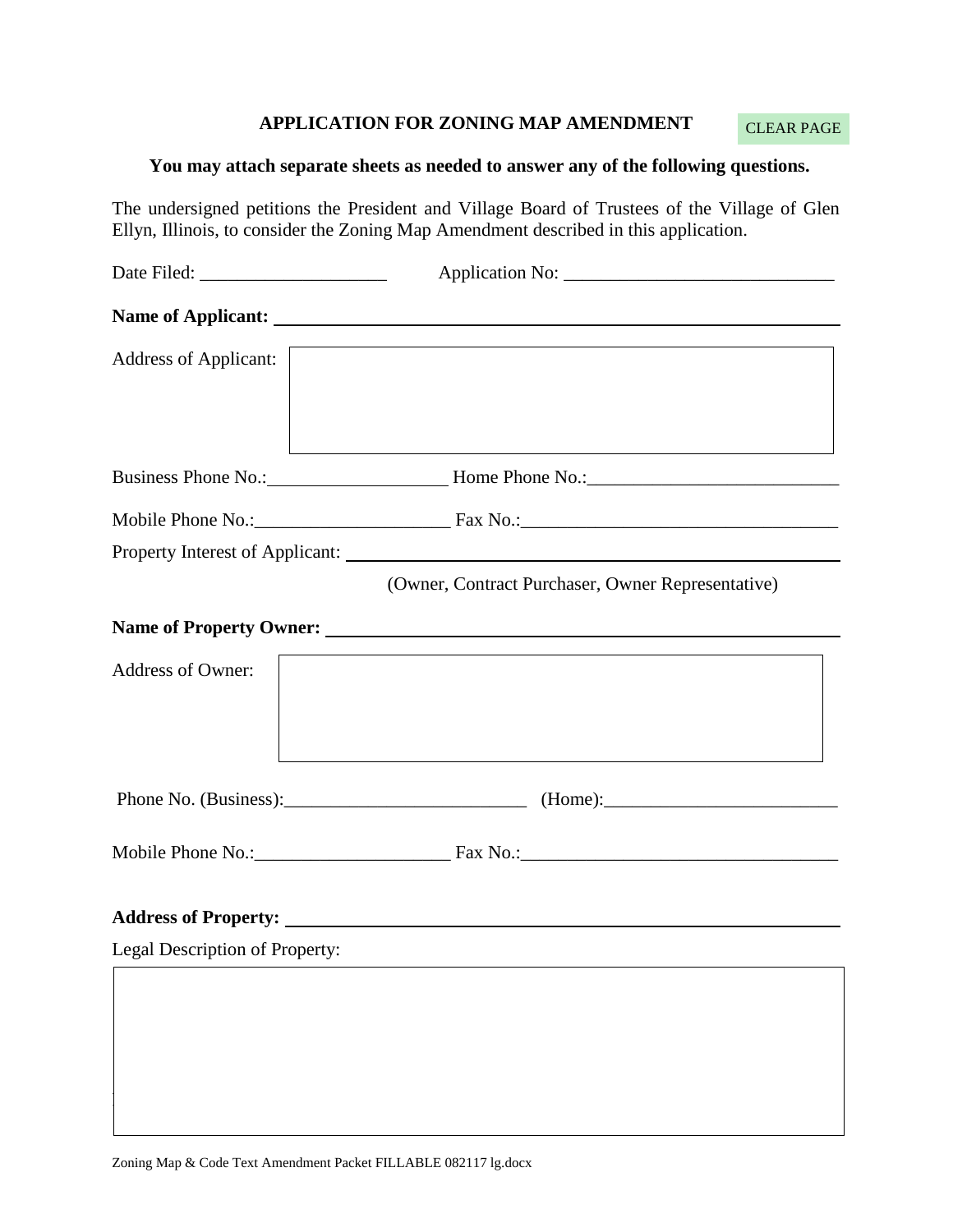#### CLEAR PAGE

| Present Use:                |  |  |  |
|-----------------------------|--|--|--|
|                             |  |  |  |
| Requested Use/Construction: |  |  |  |

<u> 1980 - Johann Barbara, martxa alemaniar a</u>

Estimated Date to Begin New Use/Construction: \_\_\_\_\_\_\_\_\_\_\_\_\_\_\_\_\_\_\_\_\_\_\_\_\_\_\_\_\_\_\_\_\_\_

Name(s), Address(es), and Phone No(s). of Experts (architects, engineers, etc.):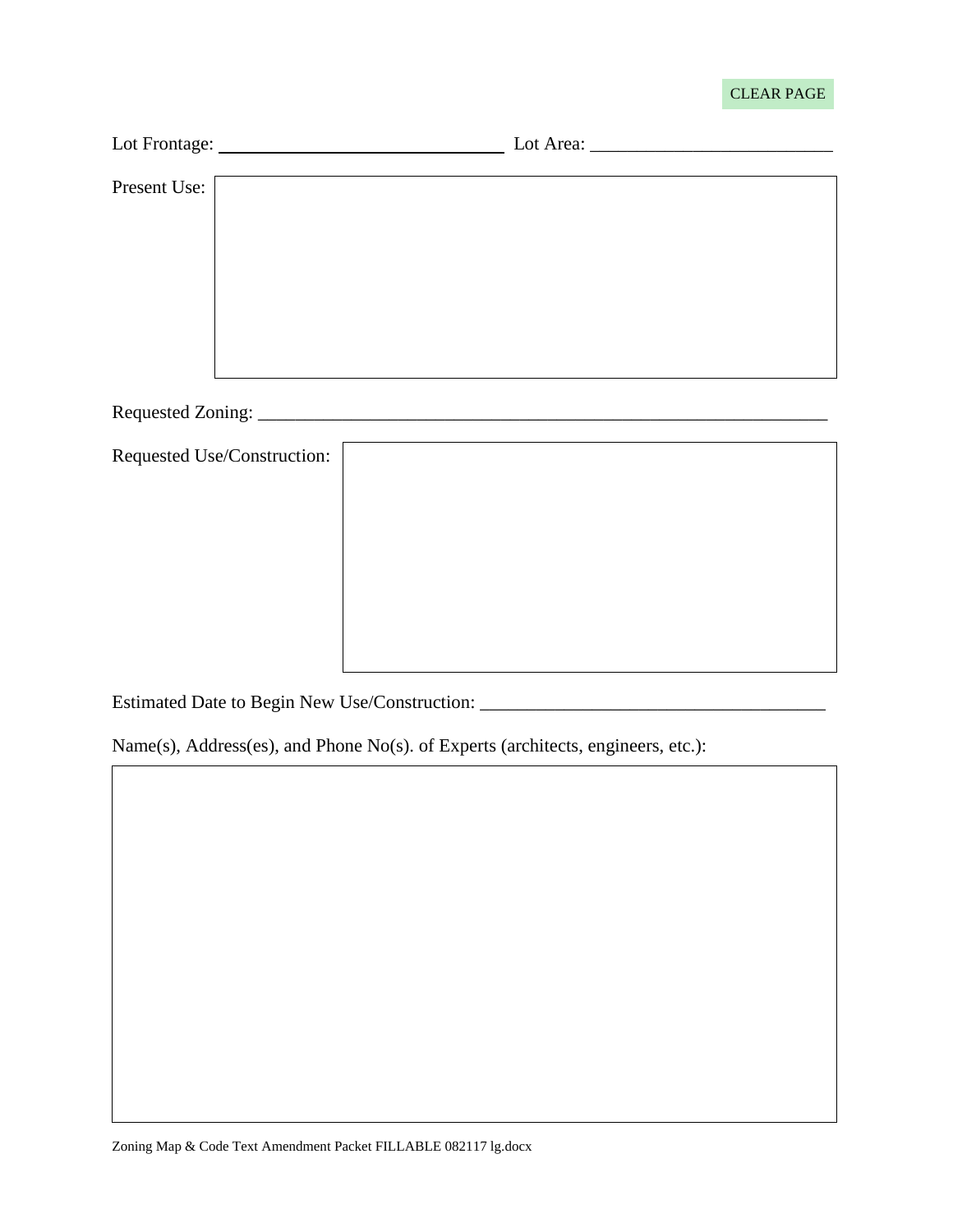#### CLEAR PAGE

**Narrative Statement** evaluating the economic effects on adjoining property, the effect of such elements as noise, glare, odor, fumes and vibration on adjoining property, a discussion of the general compatibility with the adjacent and other properties in the district, the effect of traffic, and the relationship of the proposed use to the Comprehensive Plan, and how it fulfills the requirements of paragraph (E) of Section 10-10-13 of the Zoning Code:

#### **Discuss the Requested Zone Change with Respect to Each of the Following**:

1. Identification of the existing uses of property within the general area of the affected property:

2. Identification of the zoning classification of property within the general area of the affected property: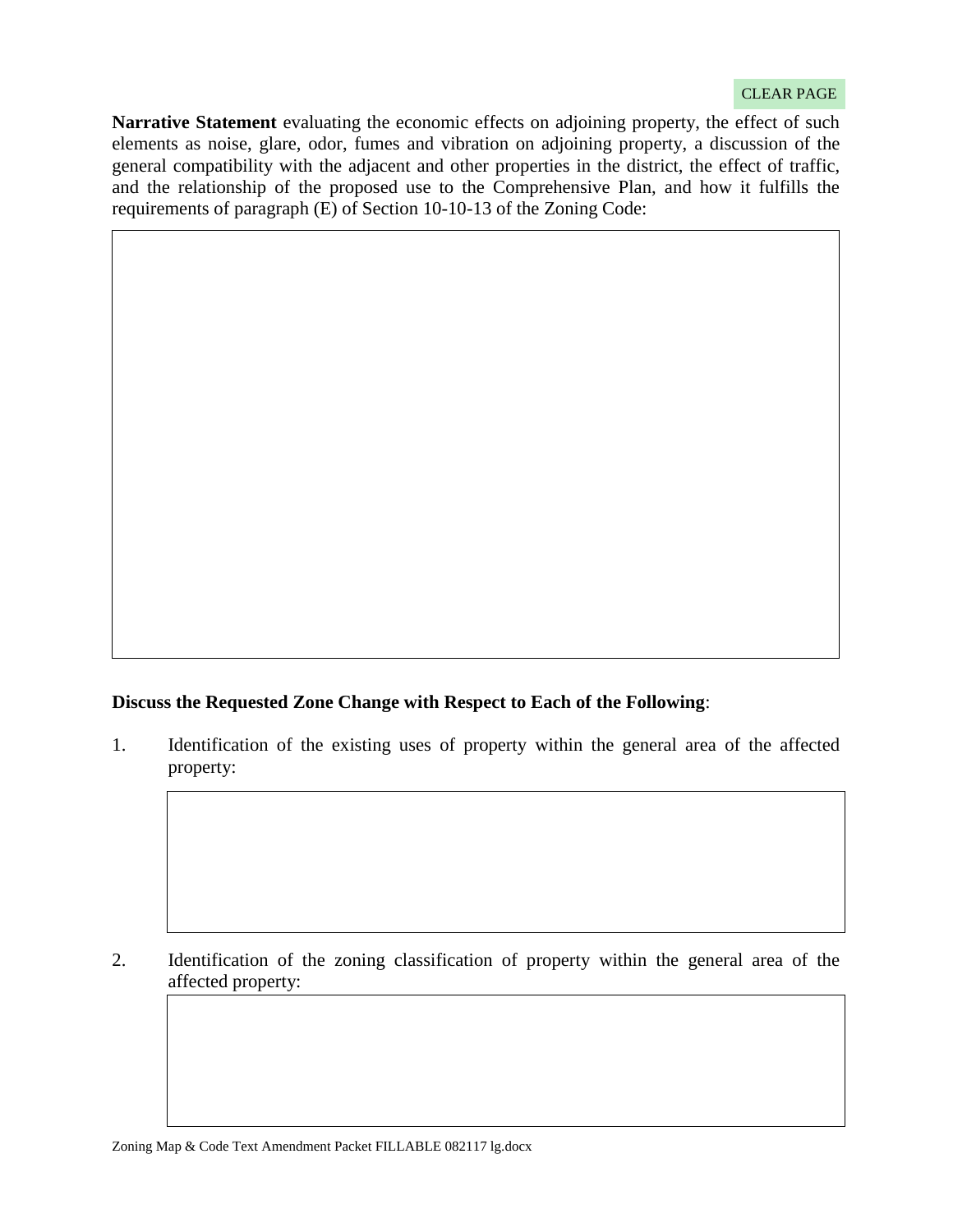3. Determination as to the suitability of the property in question to the uses permitted under the existing classification or district and under the proposed classification or district:

4. The trend or development, if any, in the general area of the affected property, including changes, if any, which have taken place since the date the affected property was placed in its present zoning classification or district:

5. The trend or development, if any, as to the proposed uses of property within the general area of the affected property, as represented on the Comprehensive Plan:

6. The length of time the property has been vacant as zoned, considered in the context of the land development and the area surrounding the subject property:

7. The extent to which property values are diminished, if at all, by the particular zoning restrictions: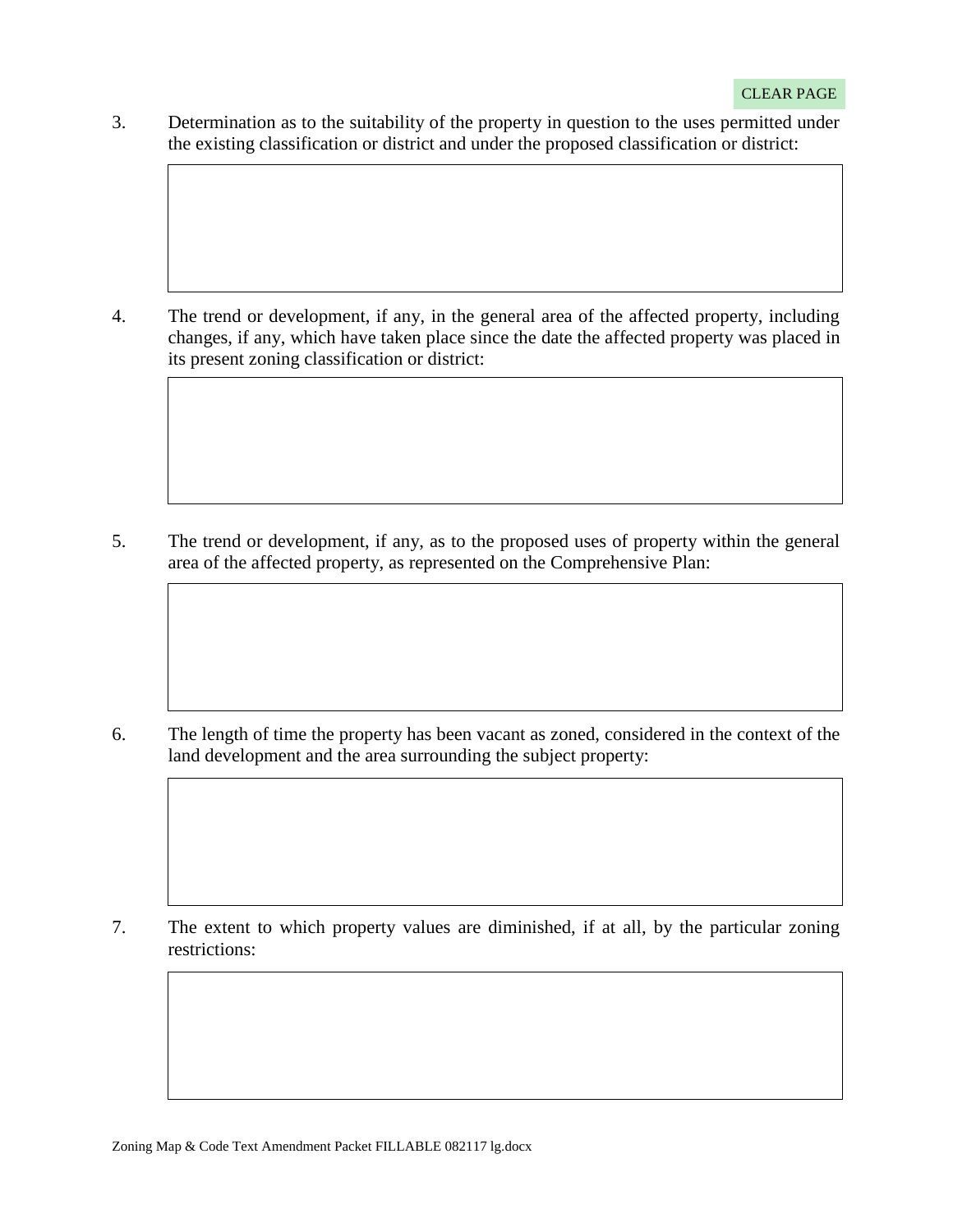$\overline{\phantom{a}}$ 

I (We) certify that all of the statements and documents submitted as part of this application are true to the best of my (our) knowledge and belief.

I (We) consent to entry in or upon the premises described in this application by any unauthorized official of the Village of Glen Ellyn for the purpose of inspection.

I (We) consent to pay the Village of Glen Ellyn all costs incurred for transcribing the public hearing on this application.

I (We) understand that no final action shall be taken by the Village Board subsequent to the public hearing until and upon payment of transcribing fees.

| Date | <b>Print Name</b> | <b>Signature of Applicant</b> |
|------|-------------------|-------------------------------|
| Date | <b>Print Name</b> | <b>Signature of Applicant</b> |
| Date | <b>Print Name</b> | <b>Signature of Applicant</b> |

#### **THE BEST INTERESTS OF THE APPLICANT WILL BE SERVED BY COMPLETEING THIS APPLICATION IN DETAIL**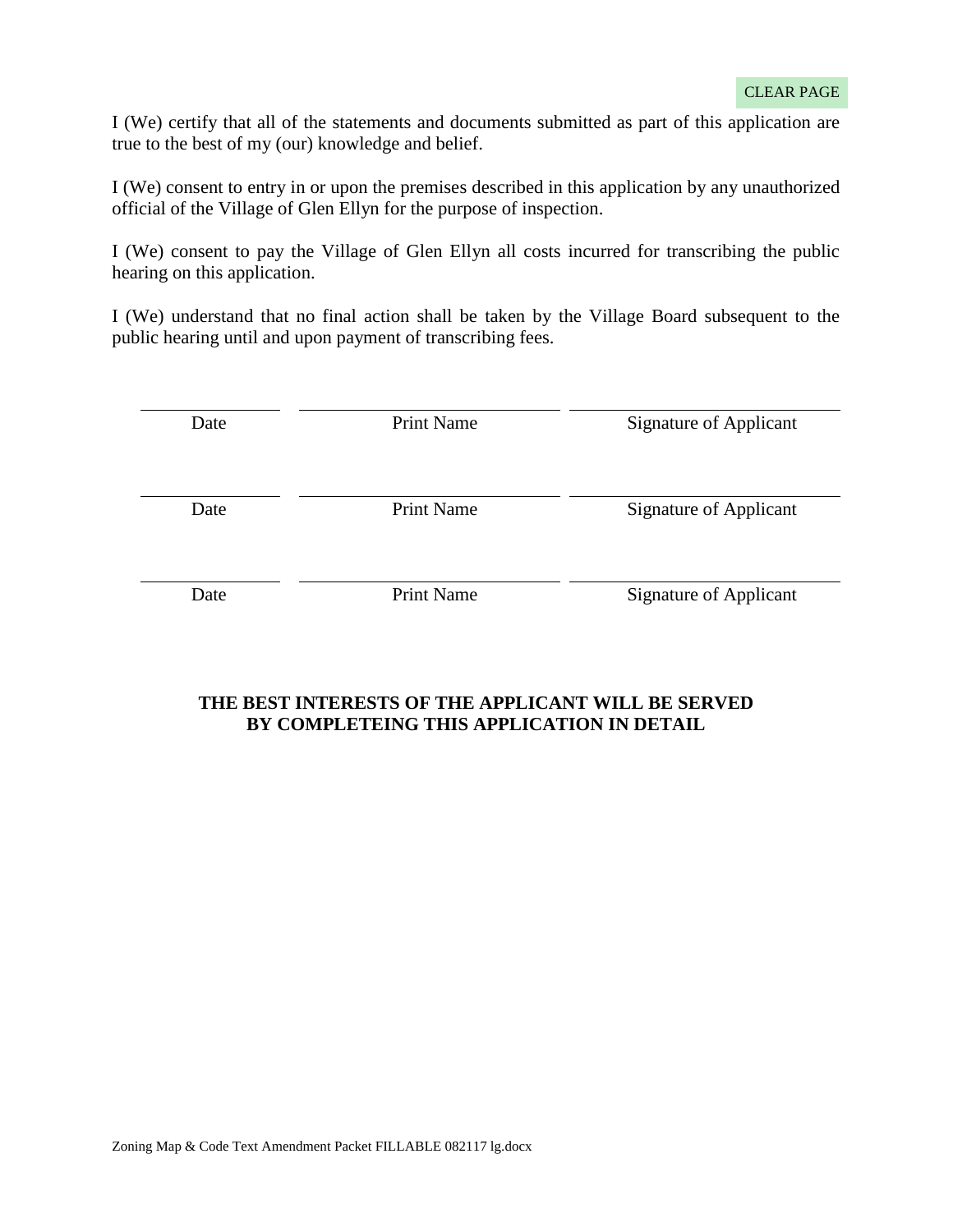#### **APPLICATION FOR ZONING CODE TEXT AMENDMENT**

#### **You may attach separate sheets as needed to answer any of the following questions.**

The undersigned petitions the President and Village Board Trustees of the Village of Glen Ellyn, Illinois, to consider the Zoning Code Text Amendment described in this application.

| Address of Applicant: |                                                                    |  |  |
|-----------------------|--------------------------------------------------------------------|--|--|
|                       |                                                                    |  |  |
|                       |                                                                    |  |  |
| Proposed Amendment:   | <u> 1989 - Johann Stoff, amerikansk politiker (d. 1989)</u>        |  |  |
|                       |                                                                    |  |  |
|                       | Will an existing Section of the Zoning Code be replaced/changed? _ |  |  |

Section Reference: \_\_\_\_\_\_\_\_\_\_\_\_\_\_\_\_\_\_\_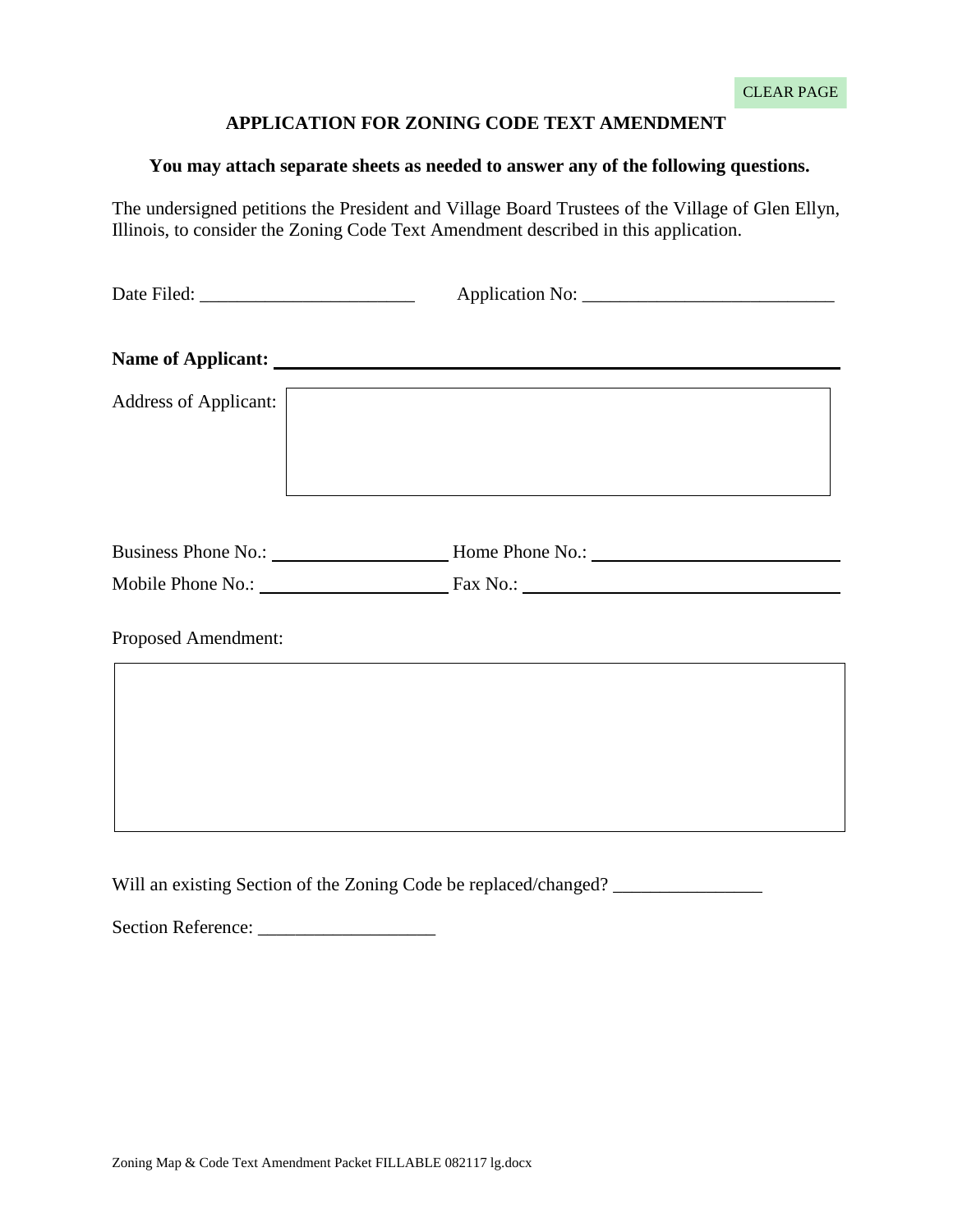**Narrative Statement** of how the proposed Text Amendment relates to the Comprehensive Plan of the Village of Glen Ellyn, or otherwise promotes the public health, safety and general welfare:

I (We) certify that all of the statements and documents submitted as part of this application are true to the best of my (our) knowledge and belief.

I (We) consent to pay the Village of Glen Ellyn all costs incurred for transcribing the public hearing on this application.

I (We) understand that no final action shall be taken by the Village Board subsequent to the public hearing until and upon payment of transcribing fees.

| Date | <b>Print Name</b> | Signature of Applicant        |
|------|-------------------|-------------------------------|
| Date | <b>Print Name</b> | <b>Signature of Applicant</b> |
| Date | <b>Print Name</b> | <b>Signature of Applicant</b> |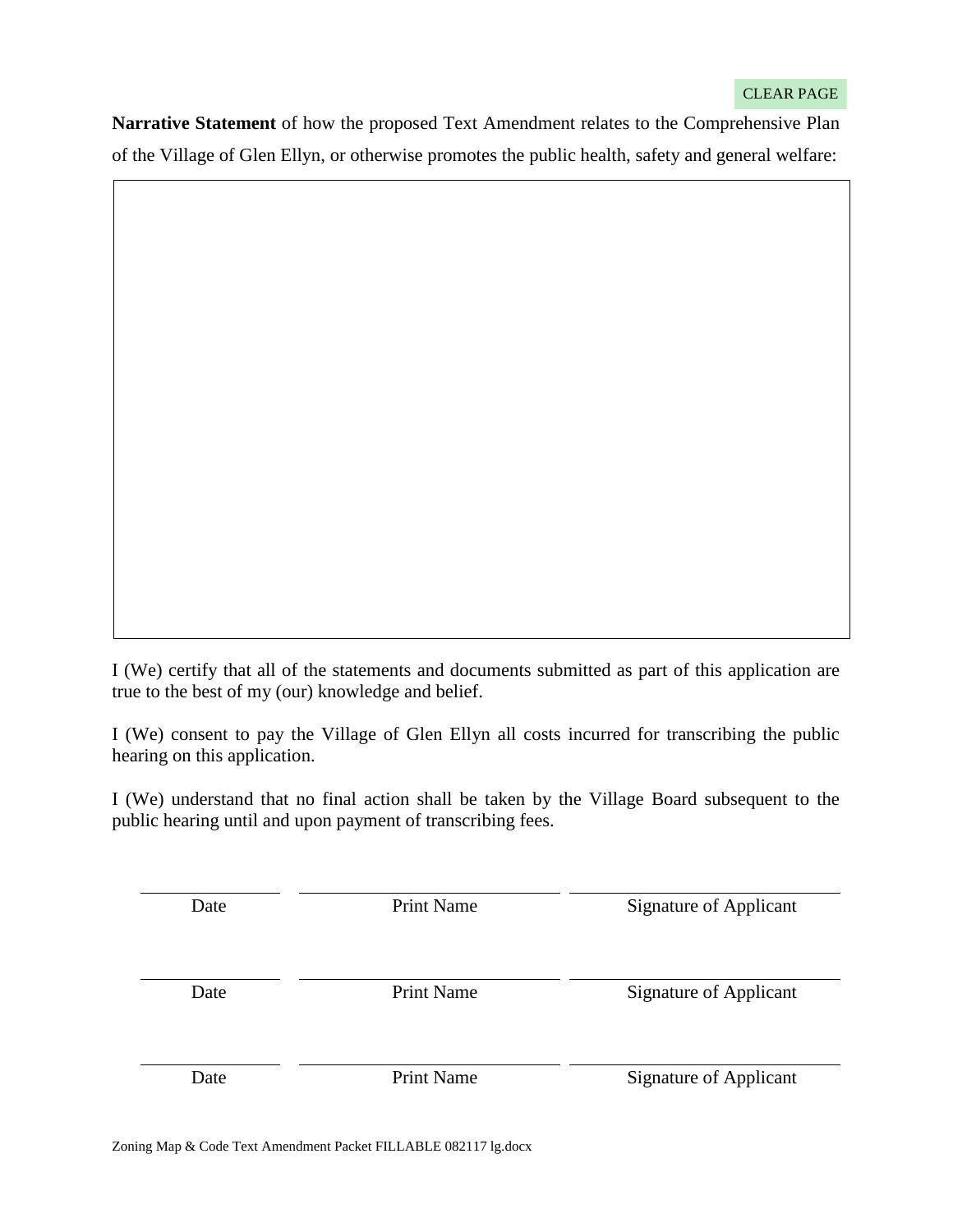#### **Section 10-10-10: Petition Application Procedures**

In order to insure full disclosure to the Village of the identity and interests of all those who come before it for the benefits or relief available under this zoning ordinance, each and every application, request for building permit, notice of appeal, petition, and any and all requests for the benefits or relief available under this zoning ordinance (collectively referred to herein as "application") shall include, inter alia, the following:

Unless otherwise provided herein, all applications shall be made by the owner or lessee, or agent or either (the latter two being referred to herein as "applicant"). If such application is made by a person other than the owner in fee, it shall be accompanied by a duly verified affidavit of the owner in fee, that the person making the application is authorized by him to make such application. Such application shall contain the full name, address and phone number of the applicant and/or the owner. If either the applicant or the owner is a corporate body, the full names, addresses and phone numbers and extent of interest of those shareholders or beneficiaries who own five percent or more of the outstanding stock or interest of the corporation and of its directors, officers and its registered agent must be disclosed. If either the applicant or the owner is a trust, the full names, addresses, phone numbers and extent of interest of all beneficiaries must be disclosed. If any such beneficiary holds an interest as nominee for another person, he/she must disclose the name, address, phone number and full identifying particulars of such other person.

#### **Section 10-10-18: Enforcement & Penalties; General:**

Any person who violates, disobeys, omits, neglects or refuses to comply with any of the provisions of this ordinance, shall upon conviction, be fined not less than \$25.00 nor more than \$500.00 for each offense. Each day that a violation is permitted to exist after notification thereof shall constitute a separate offense.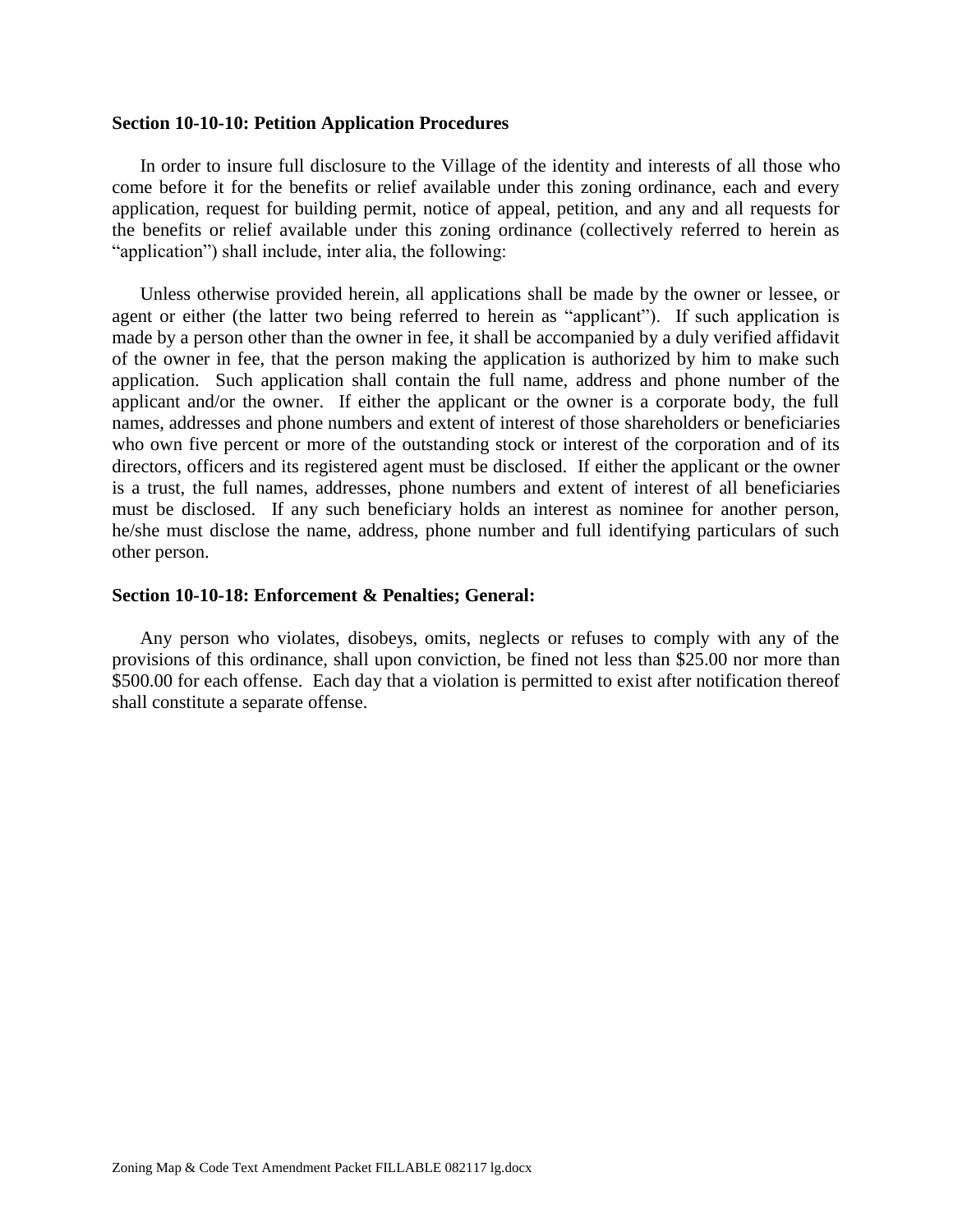## **OWNERSHIP BY LAND TRUST**

| <b>CLEAR PAGE</b>              | Date: $\frac{1}{\sqrt{1-\frac{1}{2}}\cdot\frac{1}{2}}$                           |
|--------------------------------|----------------------------------------------------------------------------------|
|                                |                                                                                  |
| Legal Description:             |                                                                                  |
|                                |                                                                                  |
|                                |                                                                                  |
|                                | ,我们也不能在这里的时候,我们也不能在这里的时候,我们也不能会在这里,我们也不能会在这里的时候,我们也不能会在这里的时候,我们也不能会在这里的时候,我们也不能会 |
|                                |                                                                                  |
|                                |                                                                                  |
| <b>LIST ALL BENEFICIARIES:</b> |                                                                                  |
|                                |                                                                                  |
|                                |                                                                                  |
|                                |                                                                                  |
|                                |                                                                                  |
|                                |                                                                                  |
|                                |                                                                                  |
|                                |                                                                                  |
|                                |                                                                                  |
|                                |                                                                                  |
|                                |                                                                                  |
|                                |                                                                                  |
|                                |                                                                                  |
|                                |                                                                                  |
|                                |                                                                                  |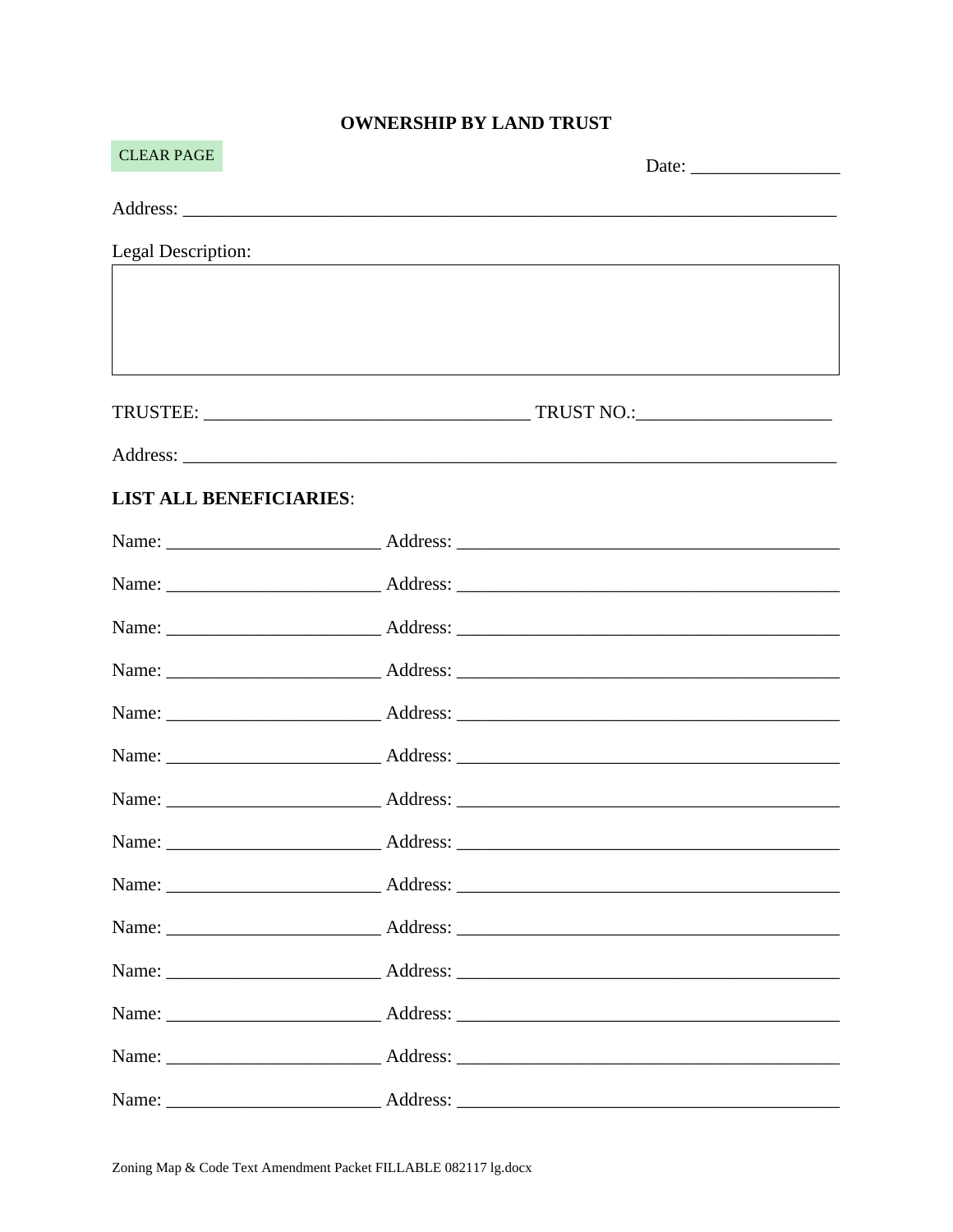#### **OWNERSHIP BY A CORPORATION**

**CLEAR PAGE** 

Legal Description:

LIST ALL SHAREHOLDERS AND OFFICERS/DIRECTORS (AND % OF INTEREST

#### OWNED IN EXCESS OF 5% OF STOCK)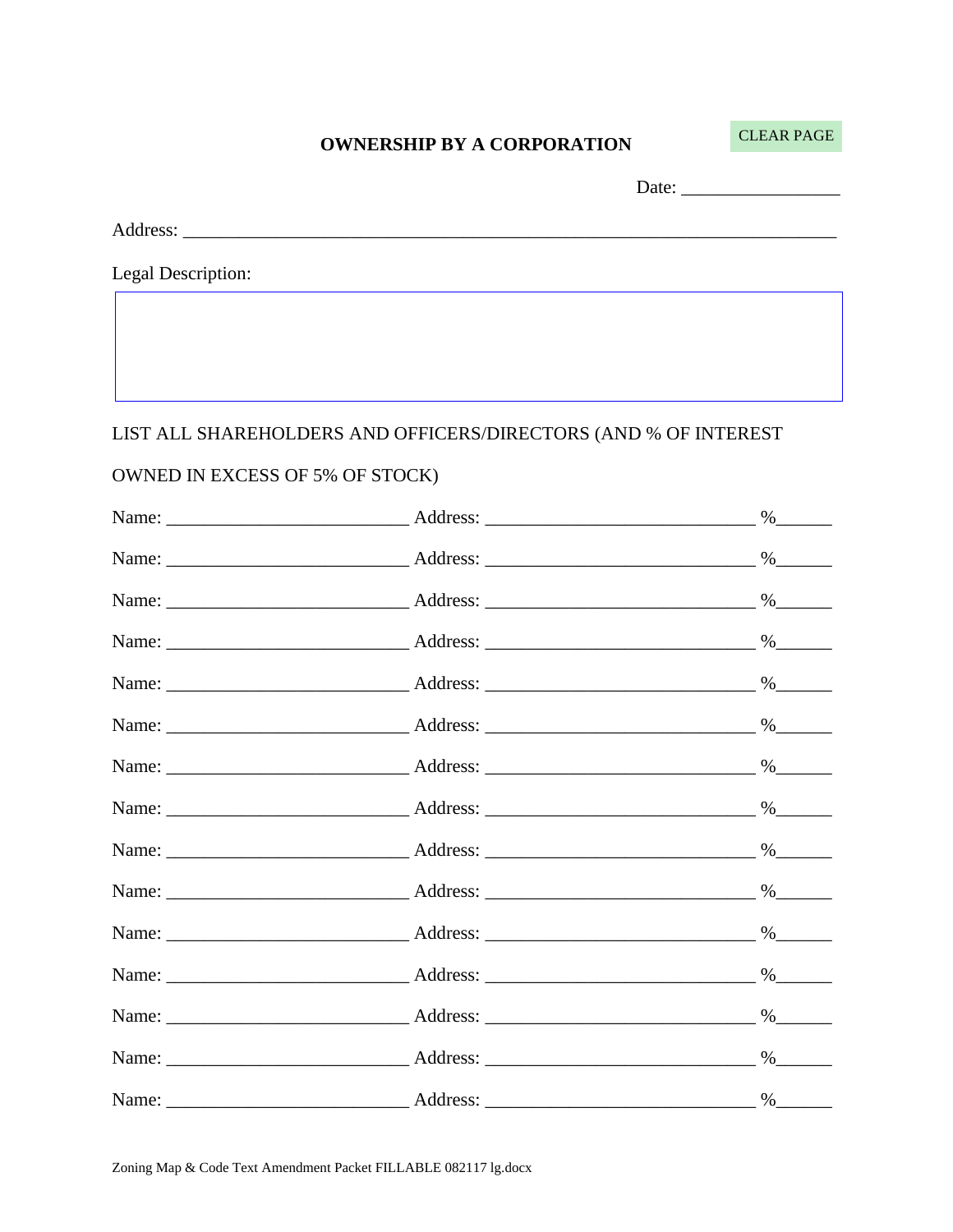CLEAR PAGE

## **AFFIDAVIT OF AUTHORIZATION**

I, \_\_\_\_\_\_\_\_\_\_\_\_\_\_\_\_\_\_\_\_\_\_\_\_\_\_\_\_\_\_\_\_\_\_\_\_\_\_\_\_\_\_\_\_\_\_\_\_ owner of the property described as

verify that \_\_\_\_\_\_\_\_\_\_\_\_\_\_\_\_\_\_\_\_\_\_\_\_\_\_\_\_\_\_\_\_\_\_\_\_\_\_\_\_\_\_\_\_\_\_\_\_\_\_\_\_\_\_\_\_\_\_\_\_\_\_\_\_\_\_\_\_\_

is duly authorized to apply and represent my interests before the Glen Ellyn Plan Commission, Zoning Board of Appeals, and/or Village Board of Trustees. Owner acknowledges that any notice given applicant is actual notice to owner.

Owner Signature

\_\_\_\_\_\_\_\_\_\_\_\_\_\_\_\_\_\_\_\_\_\_\_\_\_\_\_\_

Subscribed and sworn to before me this

 $\frac{day \text{ of }_{\text{max}}}{x}$ \_\_\_\_\_\_\_\_\_\_\_\_\_\_\_\_\_\_\_\_\_\_\_\_\_\_\_\_\_\_\_\_\_\_\_\_

Notary Public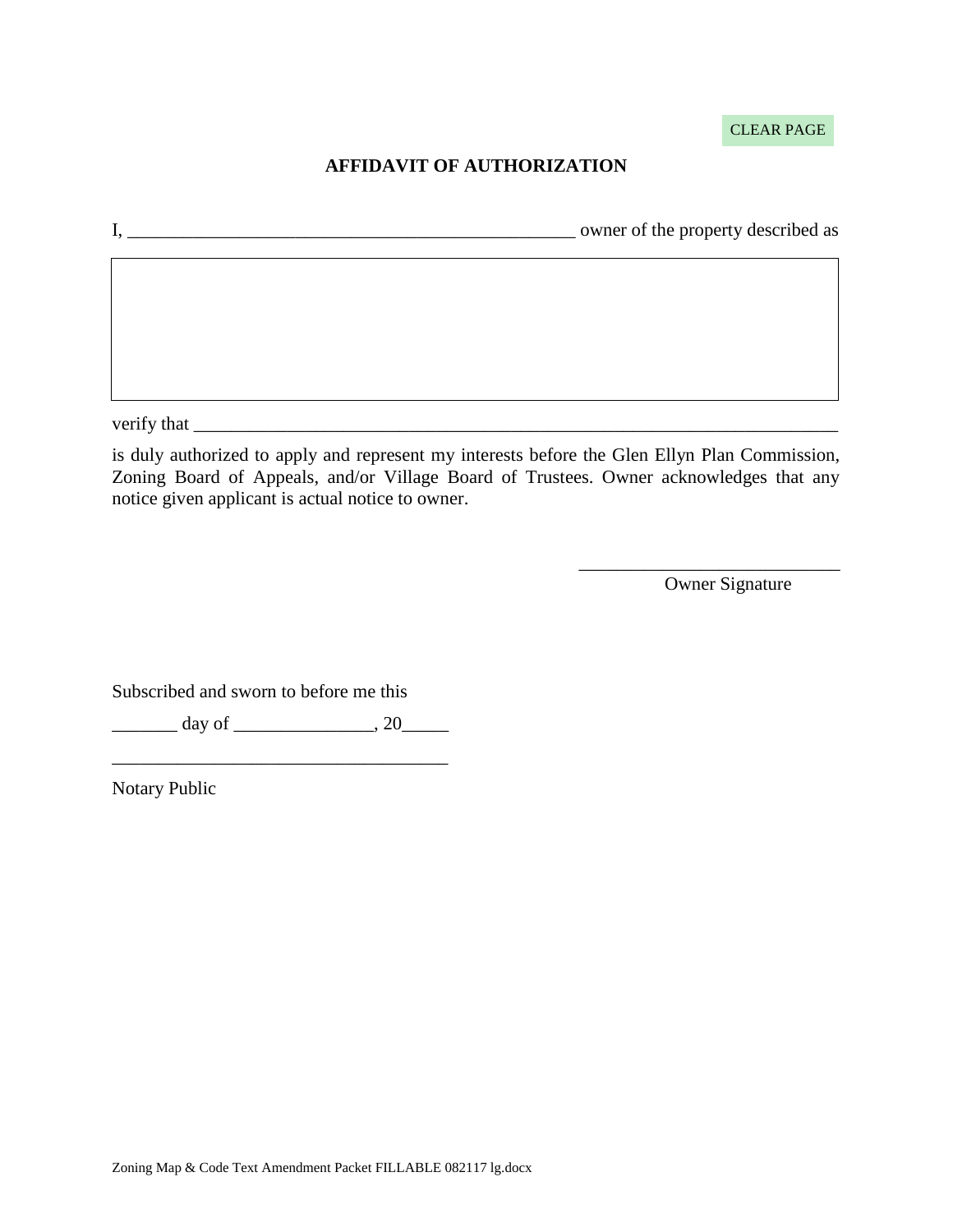#### **IDNR ENDANGERED SPECIES CONSULTATION**

An Endangered Species Consultation may be required for your project. If an Endangered Species Consultation is required as part of your application, the Online Ecological Compliance Assessment Tool (EcoCAT) must be completed and a copy of the **final** report from the I**llinois Department of Natural Resources (I**DNR**)** should be included in you**r** Zoning Map Amendment and/or Zoning Text Amendment application packet. The online EcoCAT information and application can be found at [https://dnr.illinois.gov/ecopublic/.](https://dnr.illinois.gov/ecopublic/)

Below is information **directly from the EcoCAT Frequently asked Questions, regarding which actions require consultation and which are exempt from consultation.**

#### **What actions require consultation?**

Any action that will change existing environmental conditions, i.e. anything that disturbs the land, water, or air. Examples include:

- construction
- discharge of pollutants or application of chemicals into the air, water, or land
- dredging any naturally occurring materials
- re-zoning from a non-urban classification to an urban classification (e.g. from agricultural to residential) or a change from one urban classification to another on land not used in its entirety for the original classification
- subdivision and other development plats
- infrastructure alterations (utilities, roads, sewers)
- land management
- alteration, removal, excavation or plowing of non-farmed, non-cultivated areas
- altering existing topography
- annexations
- parks, stream, or lake modifications

#### **What actions are exempt from consultation?**

Unless it is evident that they could directly or indirectly affect an endangered or threatened species or a Natural Area, the following actions are exempt from consultation:

- mowing within maintained highway rights-of-way
- routine resurfacing and application of oil and gravel to existing roads
- maintenance or repair of existing structures
- actions under a Department-approved management plan undertaken to maintain or improve natural ecosystem conditions or to re-establish pre-settlement vegetation conditions (such as prescribed burns, spot application of herbicides or brush clearing)
- maintenance of existing lawns, yards, and ornamental plantings
- routine cultivation of agricultural lands
- change of zoning requests for land currently zoned, developed, and used in its entirety for commercial, industrial, or residential purposes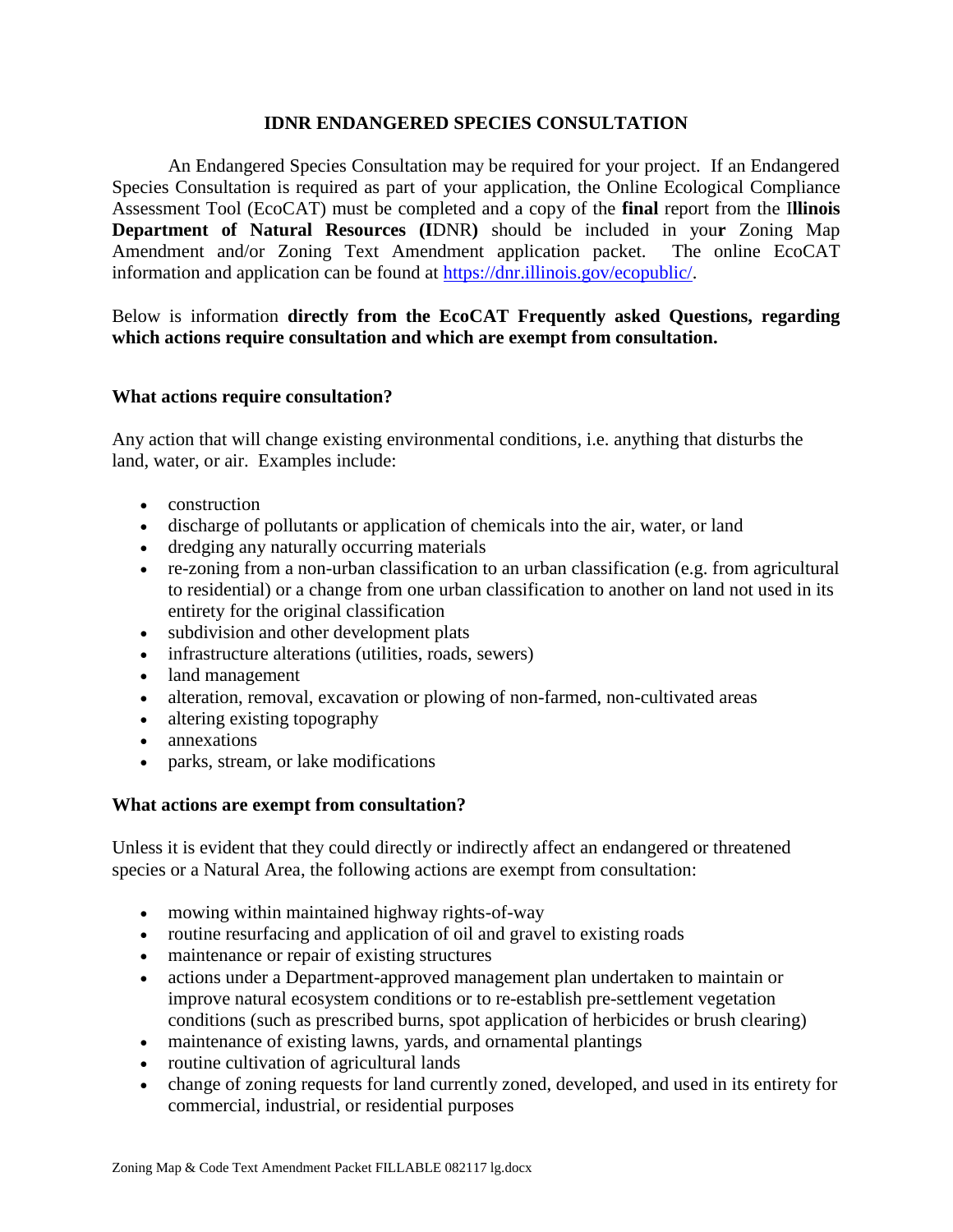#### **KANE DUPAGE SOIL AND WATER CONSERVATION DISTRICT LAND USE OPINION**

A Land Use Opinion from the Kane DuPage Soil and Water Conservation District may be required to be submitted with an application for approval of a Zoning Map Amendment and Zoning Code Text. If a Land Use Opinion is required for your project, the required fee and application should be submitted directly to the Kane DuPage Soil and Water Conservation District. A link to this typing enabled form can be found at:

[http://www.kanedupageswcd.org/pdfs/LUO/LandUseOpinionApp13.pdf.](http://www.kanedupageswcd.org/pdfs/LUO/LandUseOpinionApp13.pdf)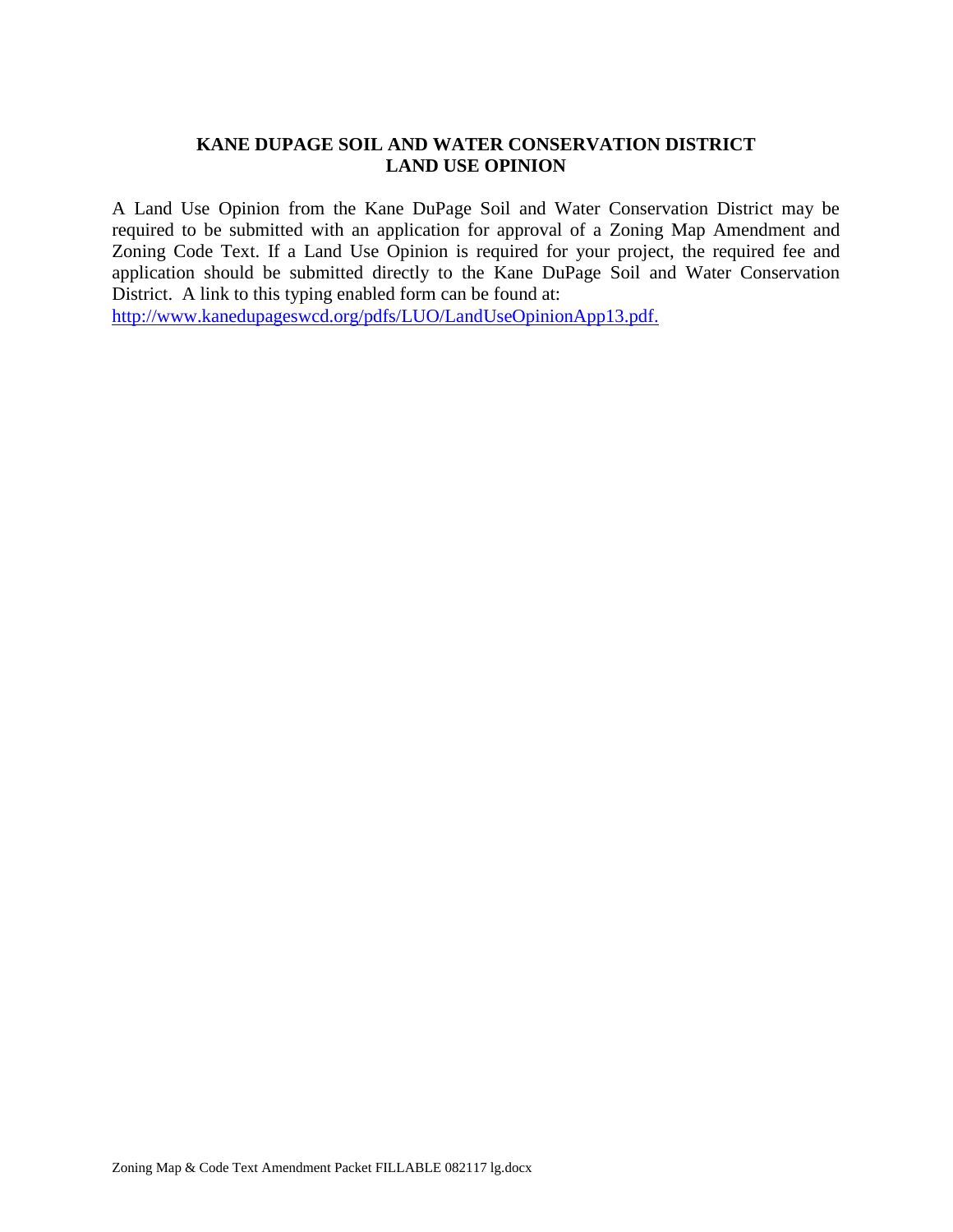#### **REIMBURSEMENT OF FEES AGREEMENT**

|      |                 | <b>CLEAR PAGE</b>                   | Village of Glen Ellyn Acct: #________<br>Initial Deposit Amount:                                                                                                                                                               |  |
|------|-----------------|-------------------------------------|--------------------------------------------------------------------------------------------------------------------------------------------------------------------------------------------------------------------------------|--|
| I.   |                 |                                     |                                                                                                                                                                                                                                |  |
| Π.   | A.              | <b>OWNER:</b>                       | Owner of Property:                                                                                                                                                                                                             |  |
|      | <b>B.</b>       |                                     | Owner's Address:                                                                                                                                                                                                               |  |
|      | $\mathcal{C}$ . |                                     | Owner's Home Phone Number: Fax: Fax:                                                                                                                                                                                           |  |
|      | D.              |                                     | Owner's Work Phone Number: 1988                                                                                                                                                                                                |  |
|      | E.              |                                     |                                                                                                                                                                                                                                |  |
|      | F.              | filled out.                         | If Owner is a Land Trust or Corporation, the attached disclosures of interest should be                                                                                                                                        |  |
| III. |                 | PERSON MAKING REQUEST (Petitioner): |                                                                                                                                                                                                                                |  |
|      | A.              |                                     | Name of Petitioner:                                                                                                                                                                                                            |  |
|      | <b>B.</b>       |                                     | Petitioner's Address: New York Changes and Security and Security and Security and Security and Security and Security and Security and Security and Security and Security and Security and Security and Security and Security a |  |
|      | $C$ .           |                                     | Petitioner's Home Phone Number:                                                                                                                                                                                                |  |
|      | D.              |                                     |                                                                                                                                                                                                                                |  |
|      | E.              |                                     |                                                                                                                                                                                                                                |  |
| IV.  |                 | <b>LOCATION OF PROPERTY:</b>        |                                                                                                                                                                                                                                |  |
|      | A.              |                                     |                                                                                                                                                                                                                                |  |
|      | <b>B.</b>       |                                     | Acreage of Parcel: <u>Container and the set of Parcel</u>                                                                                                                                                                      |  |
|      | $\mathcal{C}$ . |                                     | Permanent Index Number(s):                                                                                                                                                                                                     |  |
|      | D.              | Legal Description (Please attach)   |                                                                                                                                                                                                                                |  |

#### V. REIMBURSEMENT OF FEES:

The Ordinances of the Village require the owners of property, or individuals seeking to utilize property, to receive approval by ordinance or the issuance of a permit to undertake various uses or improvements of property in the Village. These uses can include requests for textual or map changes in the Zoning Ordinance, applications for building permits, requests for zoning relief and other similar requests. The Village has established a fee schedule for the anticipated use of staff time in processing such petitions or applications. In many cases, however the Village cannot reasonably evaluate the validity or compliance of the petition or application with the Ordinances of the Village without the use of reports from various consultants. In some cases, the application or petition requires among other things, public hearings and associated public notice costs, preparation of minutes or transcripts from the public hearing or meeting, recording costs of Ordinances and the preparation of reports by consultants whose services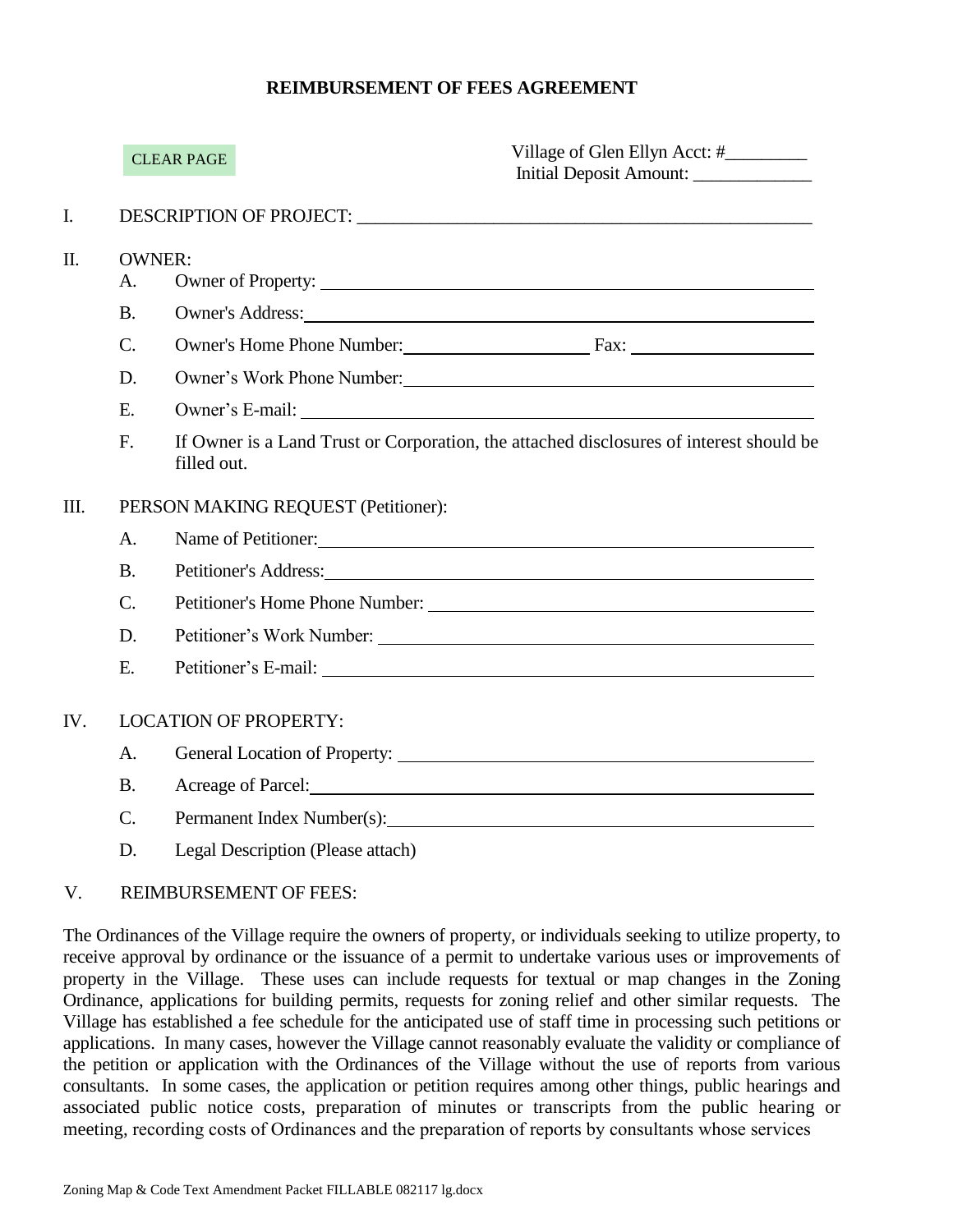require the payment of out-of-pocket expenses by the Village. These expenses would not have been incurred but for the petition or application. The Village does not intend to seek to make a profit on its utilization of such consultants, but requires that the applicant, or the person receiving benefit, shall be obligated to reimburse the out-of-pocket expenses incurred by the Village. The Village shall seek to employ consultants who shall charge rates consistent with those paid by private parties who seek similar consulting services. The Village intends, through this Agreement, to cause the payment of outof-pocket expenses and to require the creation of an escrow fund to guarantee that the petition or application will not result in the citizens of the Village being required to pay for costs incurred at the request of the owner or applicant.

This document shall constitute a contract when an application is made for a license, permit, request for zoning relief or other approval involving the use of real property. Should the Village, in its sole and exclusive discretion, determine that it is necessary or desirable for the Village to obtain professional services, including, but not limited to, attorneys, engineers, planners, architects, surveyors, court reporters, traffic, drainage or other consultants, including full and/or part time site inspection services during the actual construction of any required improvements, and/or to incur costs related to any required notices or recordations, in connection with any application or petition filed by the petitioner then the petitioner and owner shall be jointly and severally liable for the payment of such professional fees and costs, as shall actually be incurred by the Village. The Planning and Development Director is hereby authorized to assign the above described services to the Village staff or to consultants, as the Director deems appropriate and without prior notification to the petitioner.

Any application or petition to be reviewed by the Planning and Development Department or by the Plan Commission shall require the petitioner to establish an escrow account with the Village in an amount determined by the Planning and Development Director to reimburse the Village for all out of pocket costs associated with the request. These out of pocket costs will cover such things as services provided by the Village's consulting engineer, consulting attorney, consulting planner, traffic consultant, wetland consultant, landscape consultant, architectural consultant, appraiser and transcriber, among others, as well as reproduction costs, public hearing notice costs, recording costs, etc. Along with the application the petitioner shall also submit a signed copy of this agreement thereby acknowledging and agreeing to reimburse the Village for all out of pocket costs associated with the application or petition.

This agreement shall be accompanied by an initial deposit in an amount to be determined by the Director of Planning and Development but shall be no less than \$500. The Village will provide an itemized list of Village expenses incurred related to any charge to the escrow account, and the petitioner shall deposit funds to reimburse the Village for those expenses upon notice from the Village that the deposit has dropped below \$300. If the expenses are not reimbursed, then reviews meetings and permits associated with out of pocket costs will cease, and the request will not be moved forward through the review process. At the completion of the review process, and development of the project, if appropriate, any remaining balance from the deposit will be returned to the petitioner, without interest, after all expenses have been paid.

The Village shall deduct the incurred expenditures and costs from the funds deposited. If the remaining deposit balance falls below \$300.00, the petitioner, upon notice by the Village, shall be required to replenish the deposit to its initial amount. The Village shall mail the petitioner regular invoices for the fees and costs incurred. The petitioner shall replenish the deposit amount within thirty (30) days of issuance of each such invoice directing replenishment of the deposit.